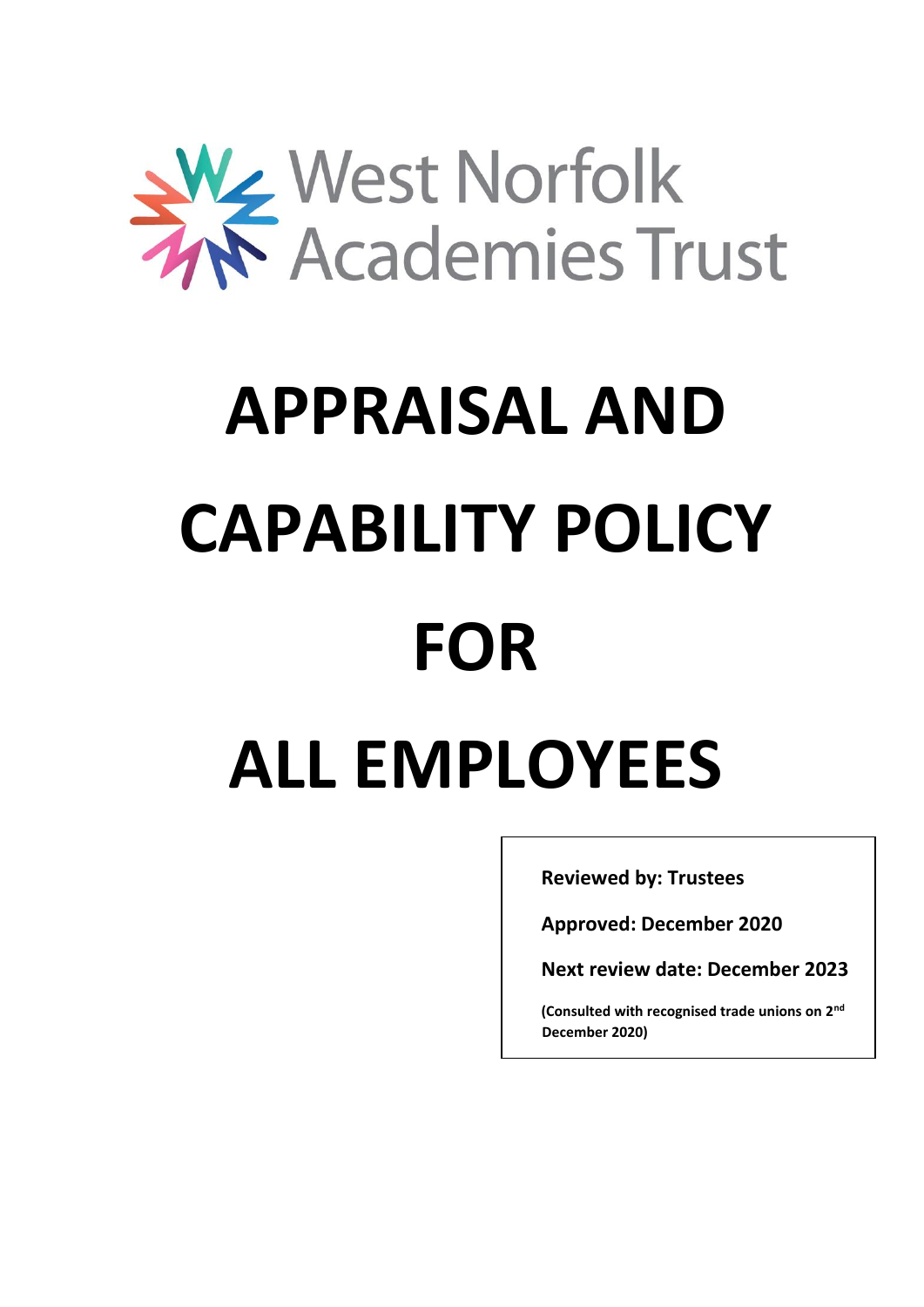#### **Contents**

| $\mathbf{1}$                                     | <b>Terms of Reference</b>                                          | $\mathbf{1}$   |  |
|--------------------------------------------------|--------------------------------------------------------------------|----------------|--|
| 2                                                | Purpose                                                            | $1 - 2$        |  |
| 3                                                | Application of the policy                                          | $\overline{2}$ |  |
|                                                  | Part A - Appraisal                                                 |                |  |
| 1                                                | The Appraisal Period                                               | 3              |  |
| $\overline{2}$                                   | <b>Appointing Appraisers</b>                                       | $3 - 4$        |  |
| 3                                                | <b>Setting Objectives</b>                                          | 4              |  |
| 4                                                | <b>Overall Performance of Teachers</b>                             | 4              |  |
| 5                                                | <b>Overall Performance of Support Staff</b>                        | 5              |  |
| 6                                                | <b>Reviewing Performance</b>                                       | $5 - 6$        |  |
| $\overline{7}$                                   | Development and Support                                            | 6              |  |
| 8                                                | Feedback                                                           | $6 - 7$        |  |
| 9                                                | <b>Transition to Capability</b>                                    | 7              |  |
| <b>Annual Assessment</b><br>10                   |                                                                    | $8 - 11$       |  |
|                                                  | <b>Part B-Capability Procedure</b>                                 |                |  |
| $\mathbf{1}$                                     | <b>Formal Capability Meeting</b>                                   | $12 - 13$      |  |
| $\overline{2}$                                   | Sickness absence and the use of this procedure                     | $13 - 14$      |  |
| 3                                                | Monitoring and review period following a formal capability meeting | 14             |  |
| 4                                                | <b>Formal Review Meeting</b>                                       | 14             |  |
| 5                                                | Right of Appeal against a formal written warning                   | $14 - 15$      |  |
| 6                                                | <b>Decision Meeting</b>                                            | 15             |  |
| $\overline{7}$                                   | Right of Appeal against a decision to dismiss                      | 15             |  |
| 8                                                | Notice of Dismissal                                                | 16             |  |
| 9                                                | Grievances arising during the procedure                            | 16             |  |
| 10                                               | <b>Trade Union Officials</b>                                       | 16             |  |
| 11                                               | Confidentiality                                                    | 16             |  |
| Appendix A - Teaching and Learning Feedback form |                                                                    |                |  |
| Appendix B - Teaching and Learning Review form   |                                                                    |                |  |
|                                                  | Appendix C - Staff Support Plan - Informal pro-forma               |                |  |
|                                                  | Appendix D - Support Staff - Annual Review Meeting pro-forma       |                |  |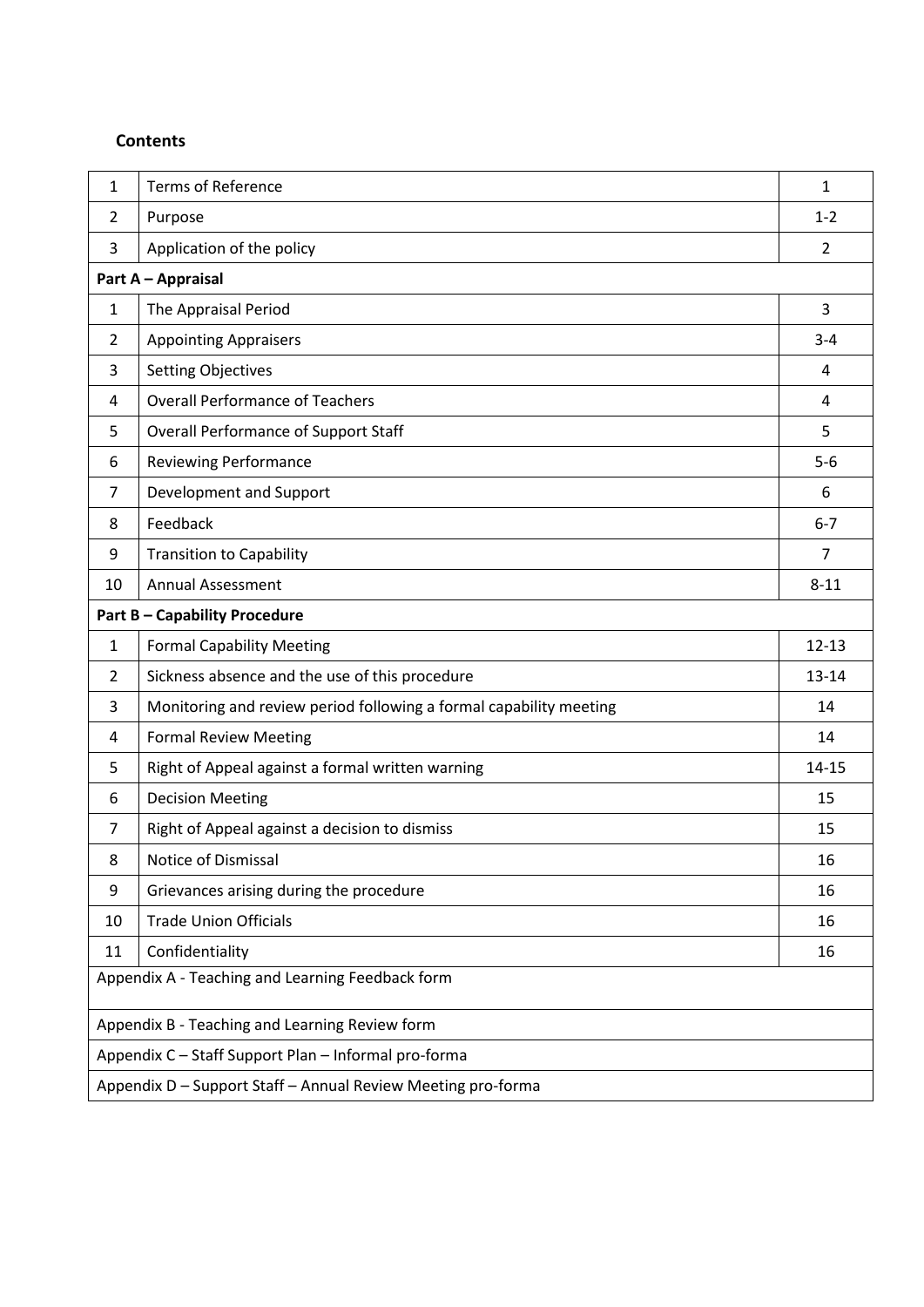#### **1. Terms of Reference**

**1.1** This policy applies to all employees of the West Norfolk Academies Trust.

#### **1.2 Definitions:**

- "Executive Headteacher" also refers to any other title used to identify the Executive Headteacher, where appropriate, or other senior manager delegated to deal with the matter by the Executive Headteacher.
- "Headteacher" also refers to any other title used to identify the Headteacher where appropriate, or other senior manager delegated to deal with the matter by the Headteacher.
- "Executive Team member" refers to any member of the Executive team and may also include Headteachers. It also refers to any other title used to identify those members of the executive team where appropriate.
- "Senior Manager" refers to any member of the Leadership Group, as defined by the School Teachers' Pay and Conditions Document, or a senior support manager in cases involving support staff, delegated by the Headteacher or Executive Headteacher, to deal with an appraisal and/or capability matter under these procedures. A Senior Manager may only make a decision to issue a sanction up to and including a final written warning. "Companion" refers to a person chosen by the employee to accompany him/her at a formal meeting, who shall be a trade union representative or a workplace colleague. A companion is entitled to speak to the employee during any meeting, and confer privately, but may not answer questions on the employee's behalf.
- "Lack of capability" is defined as a situation in which an employee fails consistently to perform their duties to a wholly satisfactory standard of performance over a period of time.
- "WNAT" and "the Trust" refers to the West Norfolk Academies Trust.
- **1.3** If the Executive Headteacher, following consultation with the Chair of Trustees, considers that there is no senior manager to whom they can reasonably delegate a specific capability matter then the Executive Headteacher will take the role of the senior manager for that specific case and the role of the "Executive Headteacher" under this procedure will be performed by a Committee of the Trustees consisting of not less than 3 Trustees, none of whom will have had previous involvement in the case.
- **1.4** The role of the Headteacher will be taken by the Executive Headteacher, or Trustees, as indicated where the appraisal and or capability being reviewed is that of the Headteacher, or the Executive Headteacher.

#### **2. Purpose**

- **2.1** This policy sets out the framework for:
	- 2.1.1 A clear and consistent assessment of the overall performance of employees covered by the Appraisal and Capability policy.
	- **2.1.2** Supporting employee development within the context of the school's plan for improving educational provision and performance.
	- **2.1.3** The standards expected of employees in their respective roles.
	- **2.1.4** The arrangements that will apply if employees fall below the levels of competence that are expected of them.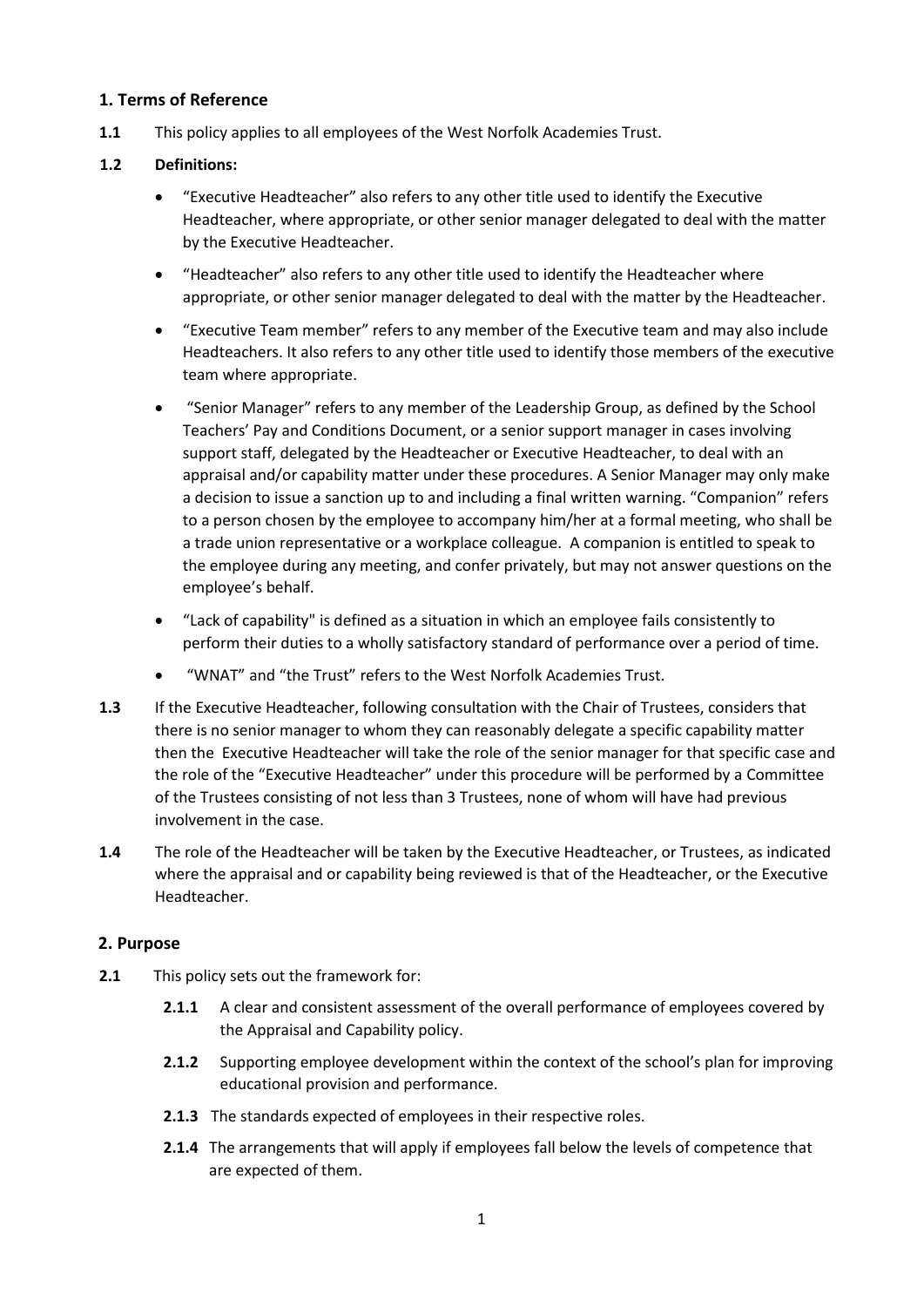**2.2** This policy does not form part of any employee's contract of employment and it may be amended at any time following consultation. We may also vary any parts of this procedure, including any time limits, as appropriate in any case.

#### **3. Application of the policy**

- **3.1** The policy is in two separate sections.
	- **3.1.1** Part A of the policy, which covers appraisal, applies to all teachers, including the Headteachers and Executive Headteacher, and all support staff employed by WNAT. The only exceptions are those on contracts of less than one term, those teachers undergoing induction (i.e. NQTs), those support staff subject to a probationary period and those who have been transferred to Part B of the policy.
	- **3.1.2** Part B of the policy, which sets out the formal capability procedure, applies to all employees of WNAT (including the Headteachers and Executive Headteacher). Concerns about the employee's performance will have been identified under the appraisal process, but the employee has been unable to address these to a satisfactory standard.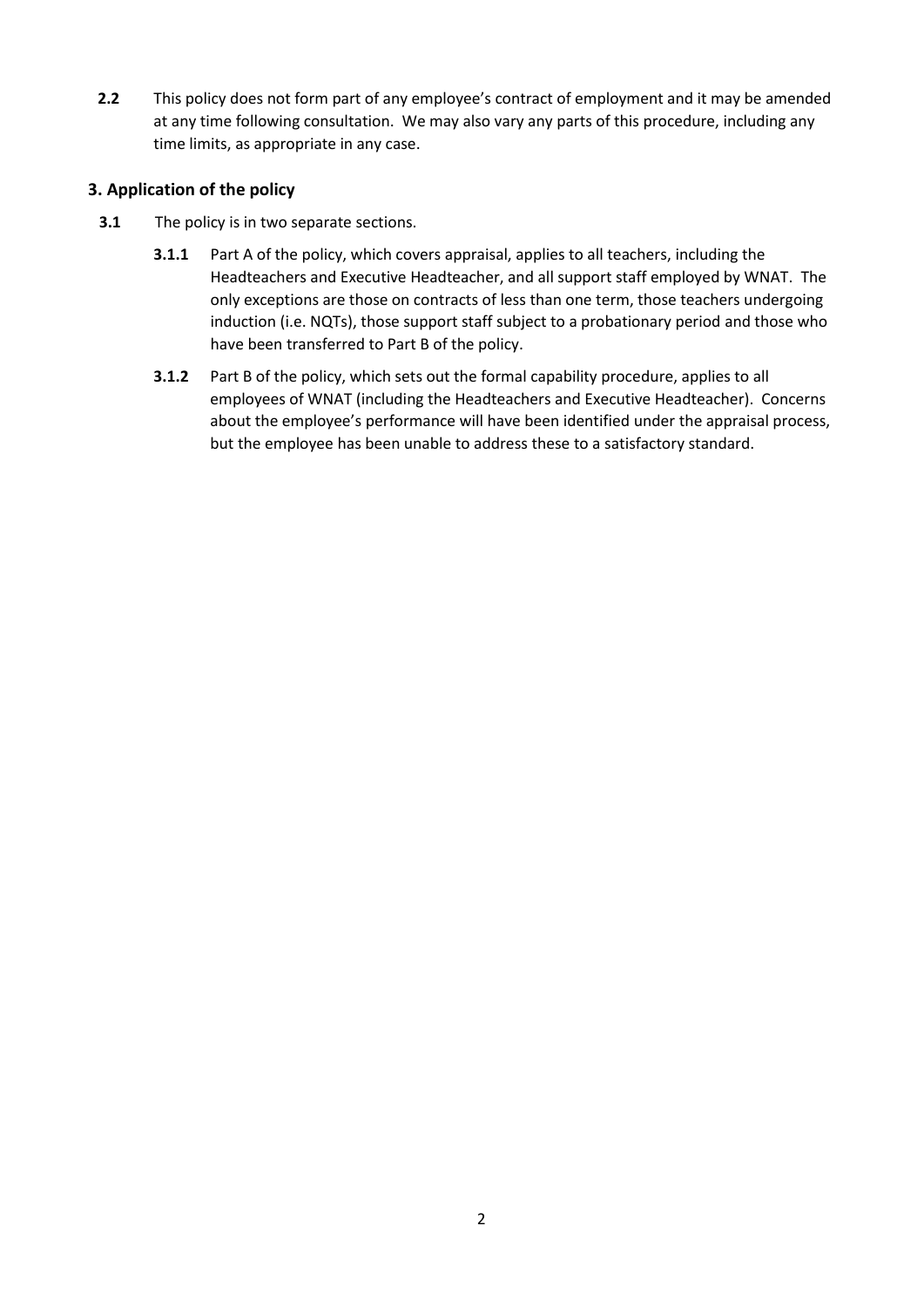#### **Part A - Appraisal**

WNAT's Appraisal Policy will be a supportive and developmental process designed to ensure that all employees identified by the policy have the skills and support they need to carry out their role effectively. It will help to ensure that all employees are able to continue to improve their professional/employment practice and to develop in their respective roles.

#### **1. The Appraisal Period**

- **1.1** The appraisal period will run for twelve months from September to August for all employees of WNAT.
- **1.2** Employees who are employed on a fixed term contract of more than a term but less than one year will have their performance managed in accordance with the principles underpinning this policy. The length of the review period will be determined by the duration of their contract. An individual employee's objectives, whether teaching or support staff, should take account of the length of their contract
- **1.3** Employees will not normally be dismissed for performance reasons without previous warnings. However, in serious cases of gross negligence, or in any case involving an employee who has not yet completed their probationary period, dismissal without previous warnings may be appropriate. In such cases, a fair and reasonable procedure will be followed that provides the employee with appropriate representation and a right of appeal.

#### **2. Appointing Appraisers**

- **2.1** The Executive Headteacher will be appraised by the Trustees, supported by a suitably skilled and/or experienced external adviser, who has been appointed by the Trustees for that purpose.
- **2.2** The task of appraising the Executive Headteacher, including the setting of objectives, will be delegated to a sub-group consisting of three members of the Trustees.
- **2.3** Headteachers will be appraised by the relevant school's Chair of Governors, a representative from the Trustees and the Executive Headteacher, Executive Team members, other than the Executive Headteacher, will be appraised by a team of two or three Trustees and the Executive Headteacher.
- **2.4** The task of appraising Headteachers and Executive Team members other than the Executive Headteacher, including the setting of objectives, will be delegated to those named in section 2.3
- **2.5** The Executive Headteacher will decide who will appraise other employees covered by the policy. The Executive Headteacher may delegate this responsibility to Headteachers.
- **2.6** All appraisers of teachers will be appointed by the Executive Headteacher and will have qualified teacher status and relevant experience. The teacher's line manager or another senior person in the teacher's subject areas will normally be their appraiser, unless there is mutual agreement for this role to be done by another. If they are unable to conduct the appraisal, an appropriately experienced appraiser will be appointed in their place. If legitimate concerns are raised about the choice of appraiser, these will be carefully considered and, if the Executive Headteacher (or, in the case of the Executive Headteacher, the Trustees) considers these concerns to be valid, an alternative appraiser will be offered.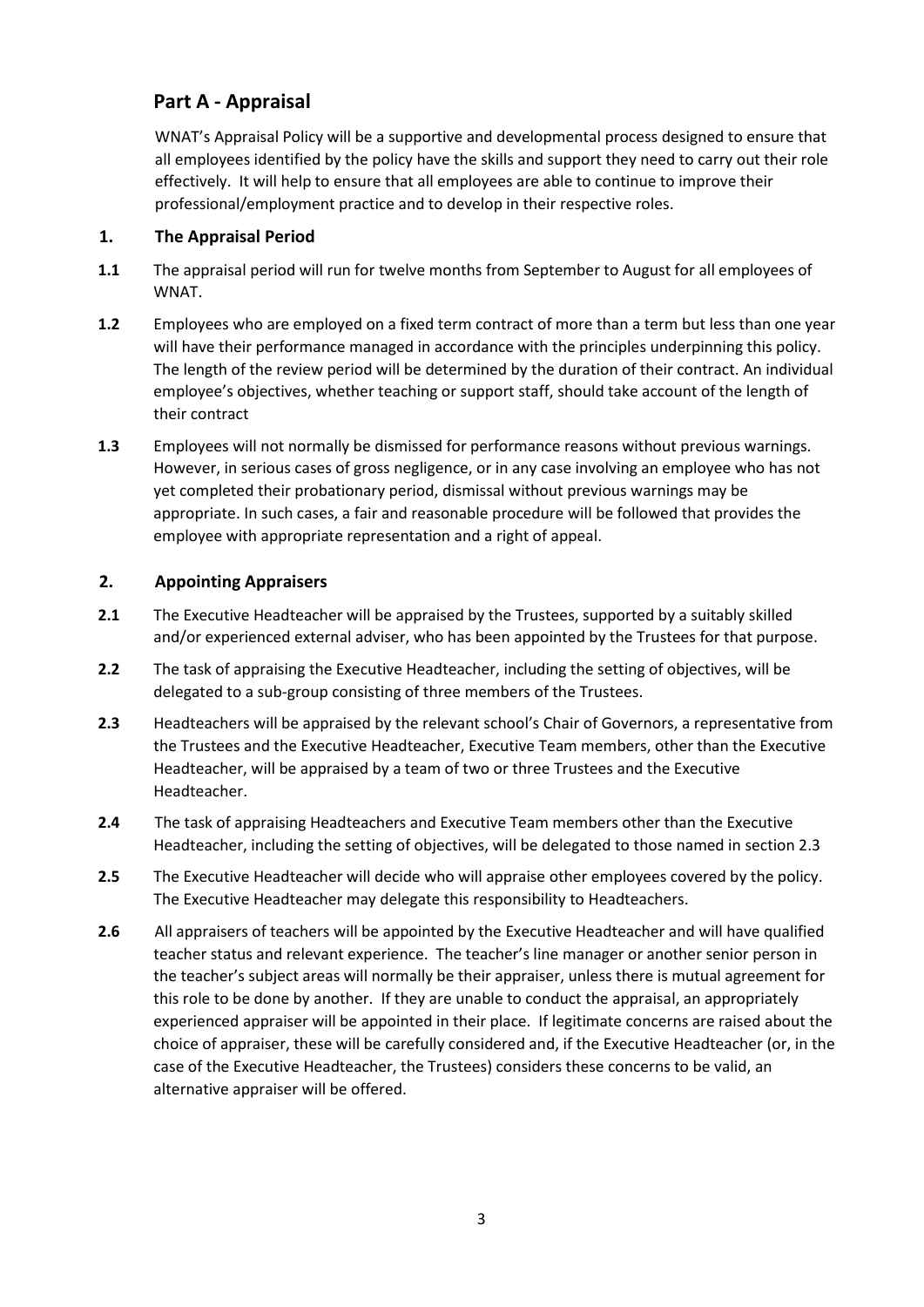**2.7** All appraisers of support staff appointed by the Executive Headteacher will have relevant experience. The member of support staff's line manager, or another senior person in the relevant area of employment will normally be their appraiser, unless there is mutual agreement for this role to be done by another. If they are unable to conduct the appraisal, an appropriately experienced appraiser will be appointed in their place. If legitimate concerns are raised about the choice of appraiser, these will be carefully considered and, if the Executive Headteacher considers these concerns to be valid, an alternative appraiser will be offered.

#### **3. Setting objectives**

- **3.1** The Executive Headteacher's objectives will be set by the Trustees after consultation with the external adviser.
- **3.2** The objectives of Headteachers and members of the Executive Team other than the Executive Headteacher, will be set by those set out in Section 2.3, after consultation with the external adviser.
- **3.3** Objectives for each employee covered by the policy will be set before, or as soon as practicable after the start of each appraisal period. The objectives set will be Specific, Measurable, Achievable, Realistic and Time-bound and will be appropriate to the employee's role and level of experience.
- **3.4** Teaching staff objectives will not be based on externally generated data and predictions, or solely on the assessment data for a single group of pupils. Objectives will be set in relation to robust assessment data. However, these will not be used in isolation and other factors will be considered.
- **3.5** The objectives set for each member of teaching staff will, if achieved, contribute to WNAT's and/or their school's plans for improving WNAT's and/or their school's educational provision and performance and improving the educational opportunities of pupils. This will be ensured by quality assuring all objectives against WNAT's and/or the schools strategic plan.
- **3.6** Support staff objectives will be based on WNAT's plan for improving schools' educational provision and performance and/or on the business needs of the school and WNAT and where appropriate take into account externally generated data and predictions. Objectives will be relevant to the employee's job description.
- **3.7** The appraiser and employee will seek to agree the objectives but, if that is not possible, the appraiser will determine the objectives. Objectives may be revised if circumstances change.
- **3.8** The appraiser has a duty to have regard to the work-life balance of the employee, including the Executive Headteacher and the Headteachers. Objectives will reflect this duty.

#### **4. Overall performance of Teachers**

- **4.1** Before, or as soon as practicable after, the start of each appraisal period, a teacher will be informed of the standards against which that teacher's performance in that appraisal period will be assessed. Each teacher will be assessed against the set of standards contained in the document called "Teachers' Standards" published in July 2011 and any subsequent amendment thereof.
- **4.2** The Headteacher, Executive Headteacher or Trustees (as appropriate) will need to consider whether certain teachers should also be assessed against other sets of standards published by the Secretary of State that are relevant to them.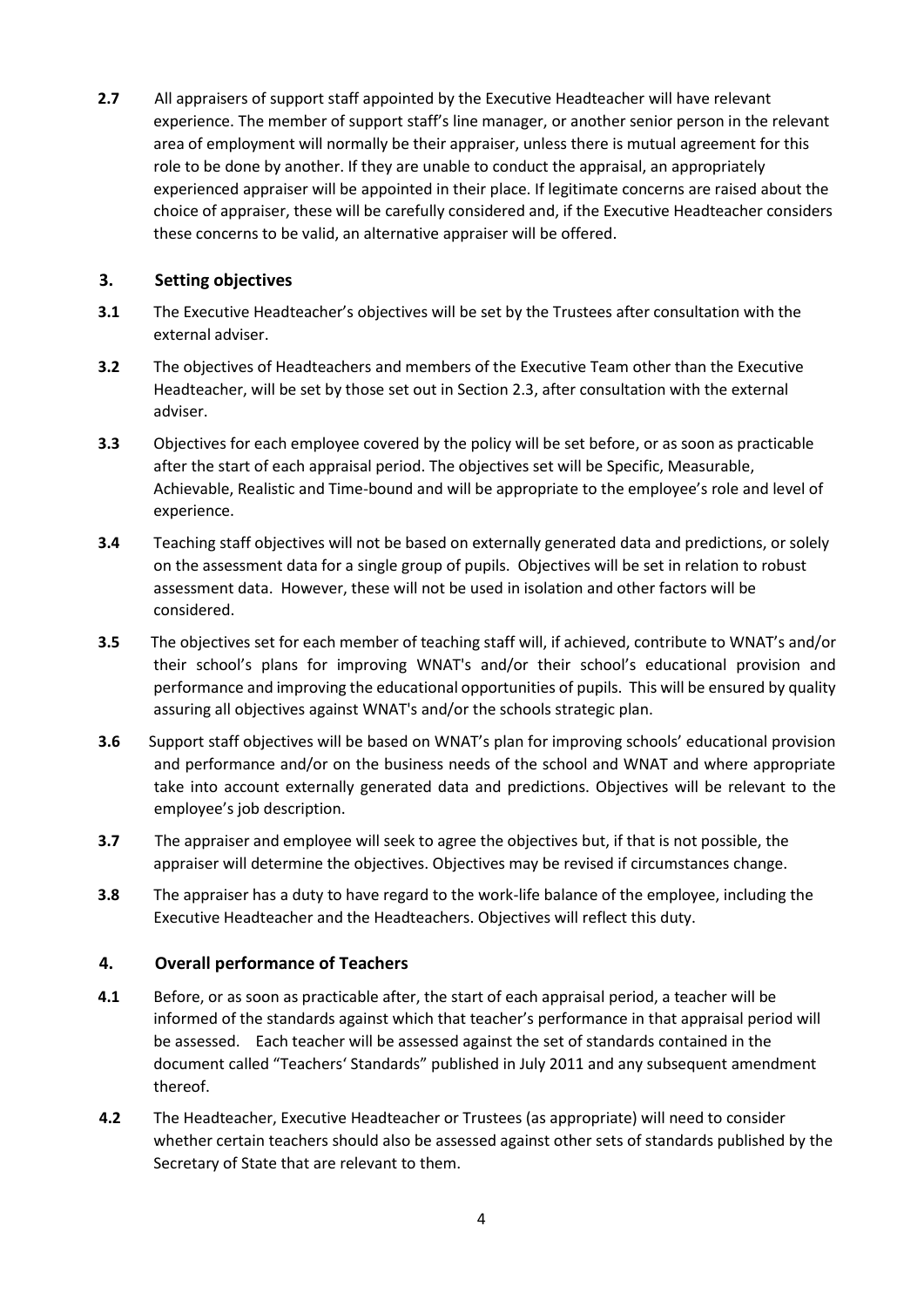#### **5. Overall Performance of Support Staff**

- **5.1** The Trustees are committed to ensuring, through appraisal, that the skills and knowledge of all support staff are commensurate with their job descriptions and person specification.
- **5.2** Support staff appraisal will focus on the job description and person specification for the role the employee is undertaking and the expected standards of performance will be made clear by the appraiser.
- **5.3** Where support staff have a role which involves supporting teachers in the classroom their performance management may include an element of observation and drop-ins, as set out in sections 6.1 and 6.2 respectively. The amount and type of classroom observation will depend on the individual circumstances of the employee and the overall needs of their school. Performance management may include an element of observation for other support roles, if this is deemed appropriate, as set out in sections 6.1 and 6.2 respectively.
- **5.4** Support staff appraisals will consider employee performance against the following expected key skills/behaviours:
	- **Integrity** the employee demonstrates honesty, sound judgement and takes accountability for their actions.
	- **Positive Attitude to Work** the employee demonstrates a positive work ethic and is selfmotivated. They commit to keeping their skills up-to-date and reflective of current practice.
	- **Teamwork** the employee works collaboratively with their team and the wider school community in a positive manner. They maintain strong and professional working relationships.
	- **Effective Communication** the employee demonstrates the ability to communicate appropriately and clearly, using relevant methods to do so.
	- **Student-Focus** even if their role is not student-facing, the employee demonstrates an understanding of safeguarding, they behave appropriately within the school environment and understand that the Trust's key customers are its students
- **5.5** The Trustees require that all support staff employees participate in the appraisal process. The Trustees are committed to developing the quality of education that WNAT provides and recognise the benefits individuals gain from reflecting on their work, setting targets to achieve and engaging with training and professional development opportunities.
- **5.6** The support staff appraisal period will run from September to August. Appraisals will be completed as soon as practicably possible during the Autumn Term but no later than  $31<sup>st</sup>$ December other than in exceptional circumstances.

#### **6. Reviewing performance**

#### **6.1 Observation**

- **6.1.1** WNAT believes that observation of classroom practice and other responsibilities for teachers and support staff who support teachers in the classroom is important and may be required to:
	- assess performance in order to identify any particular strengths and areas for development;
	- gain useful information which can inform school improvement more generally;
	- enable colleagues to learn from each other and collaborate.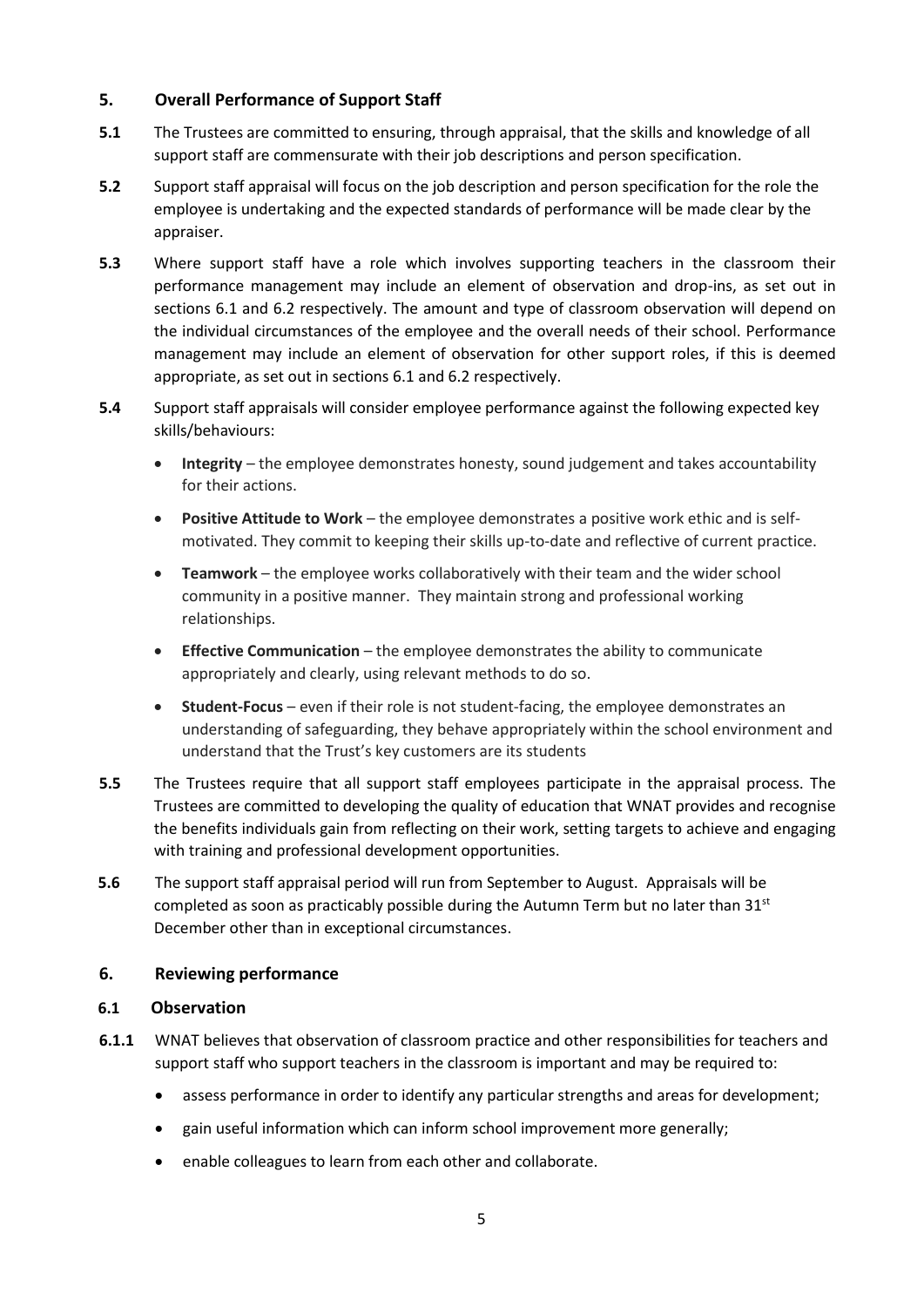- **6.1.2** All observation will be carried out in a supportive fashion and will not to add to workload. These will be recorded using the feedback and review sheets available as Appendix A and B of this document as appropriate.
- **6.1.3** Teacher's performance may be observed, but not all teaching staff will be observed on an annual basis. The amount and type of classroom observation will depend on the individual circumstances of the employee and the overall needs of their school.
- **6.1.4** Teachers can request an observation.
- **6.1.5** Classroom observation for relevant employees, will be carried out by Executive Team members, Headteachers, senior managers, the Trust SENCO, or Heads of Department/Faculty with QTS.
- **6.1.6** Observation of support staff who are not classroom based will be carried out by line managers, senior managers or Headteachers.
- **6.1.7** Employees who have responsibilities outside the classroom should also expect to have their performance of those responsibilities observed and assessed.

#### **6.2 Drop Ins**

- **6.2.1** Those stated in section 6.1.5, may "drop in" to evaluate the standards of teaching and to check that high standards of professional performance are established and maintained. The length and frequency of "drop in" observations will vary depending on specific circumstances. A formal "drop in" is when evidence is recorded.
- **6.2.2** All "drop ins" will be carried out in accordance with a protocol determined by the Headteacher following consultation with the staff to whom it applies. An informal "drop in" will produce no formally recorded evidence, although professional courtesy is expected and remains protocol.

#### **7. Development and Support**

- **7.1** Appraisal is a supportive process which will be used to inform continuing professional development. The school wishes to encourage a culture in which all employees take responsibility for improving their performance through appropriate development.
- **7.2** Teachers' professional development will be linked to school improvement priorities and to the ongoing professional development needs and priorities of individual teachers.
- **7.3** Support staff's professional development will be linked to Trust and/or School and/or departmental improvement priorities and to the ongoing professional development needs and priorities of individual employees.

#### **8. Feedback**

- **8.1** Employees will receive constructive feedback on their performance throughout the year and as soon as practicable, after an observation has taken place, or other evidence has become known. Feedback will highlight particular areas of strength as well as any areas that need attention.
- **8.2** For teaching staff, in order to monitor progress and enable support where required, to help to ensure a successful appraisal outcome, there should be at least one interim appraisal meeting on the cycle and evidence of this meeting submitted as part of the evidence.
- **8.3** For support staff, in order to monitor progress and enable support where required to help to ensure a successful appraisal outcome, one review meeting may be held by the appraiser, within the appraisal cycle. Evidence of any meeting will be submitted as evidence at the annual review meeting.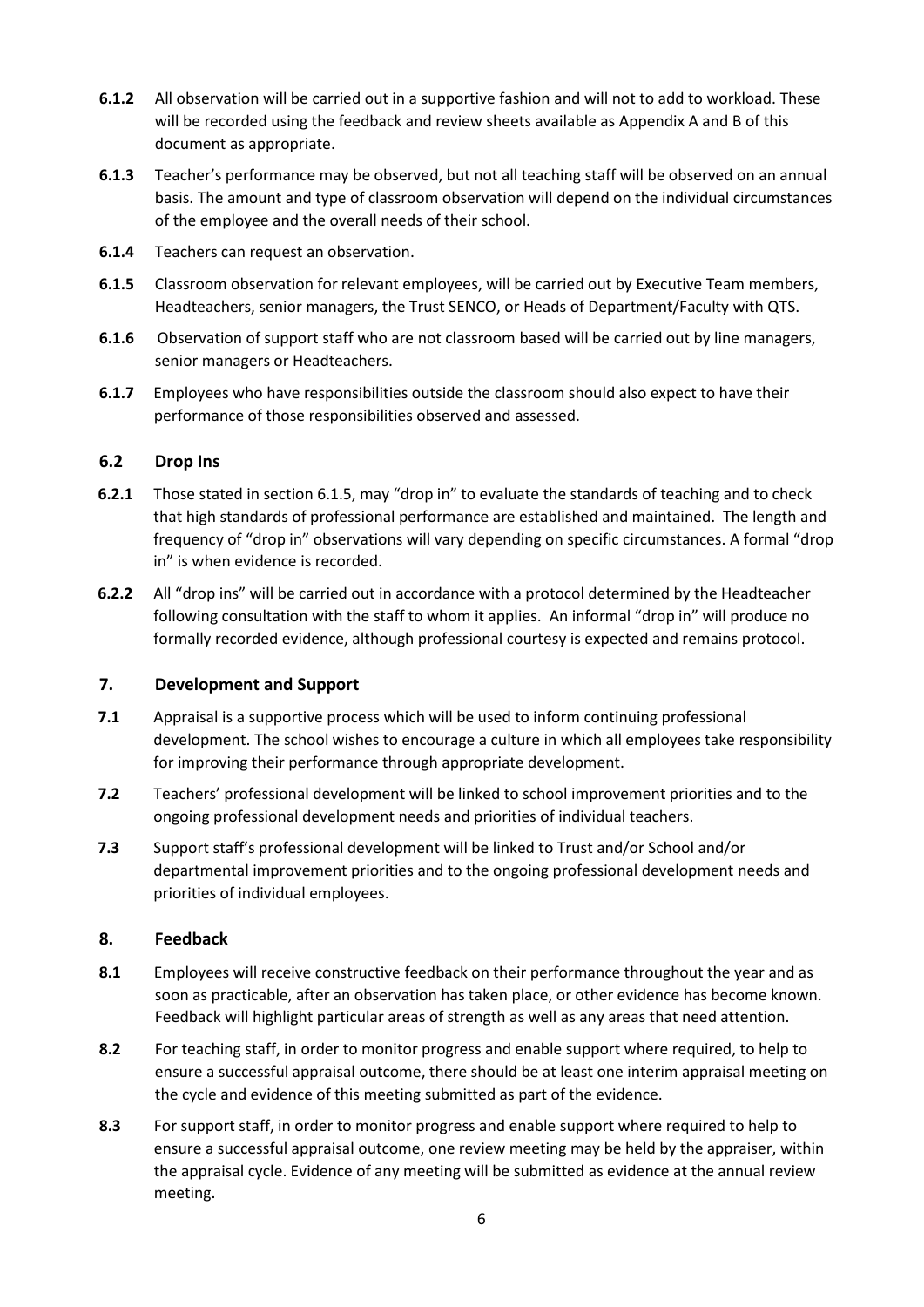- **8.4** Where there are concerns about any aspects of the employee's performance the appraiser, Senior Manager or Headteacher will meet with the employee to:
	- give clear feedback about the areas of concern;
	- give the employee the opportunity to comment and discuss the concerns and establish the likely causes of poor performance and identify any training needs/support needed (e.g. coaching, monitoring, structured observation);
	- clarify the required standards and agree any support (e.g. coaching, mentoring, structured observations), that will be provided to help address those specific concerns;
	- make clear how, and by when, the appraiser will review progress; the amount of time will reflect the seriousness of the concerns. If it is appropriate to raise objectives, it will be necessary to allow sufficient time for improvement;
	- explain the implications and process if no, or insufficient, improvement is made (e.g. that performance may be managed under the formal capability procedure and the impact on pay progression (for teachers) or salary increment (for support staff – see section 10.8. for more information)
- **8.5** An informal support plan will be implemented by the appraiser in consultation with the employee as a result of the feedback meeting in 8.4. This will include:
	- the areas of concern;
	- the required standards;
	- the support measures to be provided;
	- any revised objectives;
	- the timescales for improvement and review.

The informal support plan will be reviewed and updated throughout the improvement period through regular meetings between the appraiser, and the employee. The employee will be encouraged to contribute to the informal support plan, and will be given the opportunity to make written comments on the plan throughout the process. Appendix C provides a pro forma for the informal support plan.

- **8.6** When progress is reviewed, if the appraiser is satisfied that the employee has made, or is making, sufficient improvement, the appraisal process will continue as normal, with any remaining issues continuing to be addressed though that process.
- **8.7** The appraiser will keep a note of any concerns, the support given and the review judgment. A copy of this note will be given to the employee. (See section 10.4 below). If required, this will inform any decision on transition to the capability procedure.

#### **9. Transition to Capability**

**9.1** If the Appraiser is not satisfied with the progress, the employee will be notified in writing that the appraisal system will no longer apply and that their performance will be managed under the Capability Procedure. The employee will be invited to a formal capability meeting. The capability procedures will be conducted as in Part B of this policy.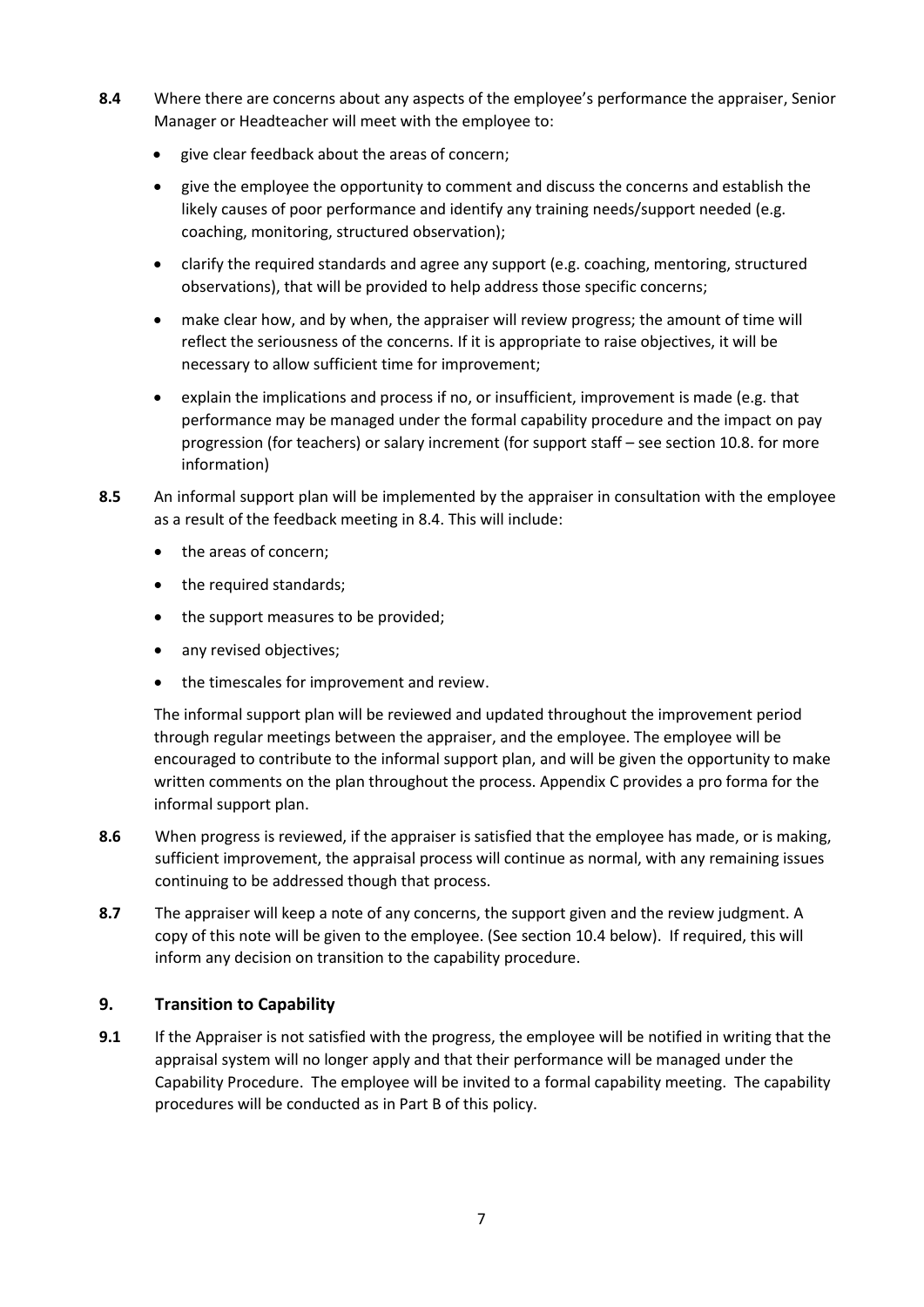#### **10. Annual assessment**

- **10.1** The performance of each employee covered by the appraisal policy will be formally assessed in respect of each appraisal period.
- **10.2** In assessing the performance of the Executive Headteacher, the Trustees must consult the external adviser (see Section 2.1)

#### **10.3 Annual assessment - Teachers**

- **10.3.1** This assessment is the end point of the annual appraisal process, but performance and development priorities will be reviewed and addressed, where appropriate throughout the year and specifically in the annual interim meeting (see Section 8.2.)
- **10.3.2** The teacher will receive feedback as soon as practicable following the end of each appraisal period, and have the opportunity to comment, in writing, on a written appraisal report.
- **10.3.4** Teachers will receive their written appraisal reports by 31st October (31st December for the Executive Headteacher and Headteachers).
- **10.3.5** The appraisal report will include the following and will be drawn up in discussion between the Appraiser and Appraisee:
	- Details of the employee's objectives for the appraisal period in question;
	- An assessment of the employee's performance of their role and responsibilities against their objectives and the relevant standards;
	- An assessment of the employee's training and development needs and identification of any action that should be taken to address them. The assessment of performance and of training and development needs will inform the planning process for the following appraisal period.
	- Where relevant, pay recommendations will be made by the 31<sup>st</sup> December for Headteachers, by 31<sup>st</sup> October for teachers. Pay recommendations will be considered at Trust level to ensure equity and consistency.

#### **10.4 Conduct of the Annual Assessment**

- **10.4.1** To be effective the annual assessment should be:
	- Planned and prepared with sufficient time and notice for both parties to prepare and exchange information.
	- Conducted in the spirit of support and encouragement
	- Unsurprising, as problems should be raised throughout the year in a timely manner, not stored for the annual review meeting.
	- Uninterrupted, private and unrushed.
	- Open and honest, with the employee taking the lead.
	- A chance for both the appraiser and the employee to commit to any actions arising.
- **10.4.2** It is the responsibility of the appraiser to complete assessment paperwork in consultation with the employee. Objectives should reflect the key tasks and responsibilities of the employee's role and be challenging enough to raise performance. Easy to achieve objectives will not stimulate an individual or make best use of their potential. However, they must be realistic and balanced. The number of objectives set will vary according to the nature of the job and the level of responsibilities.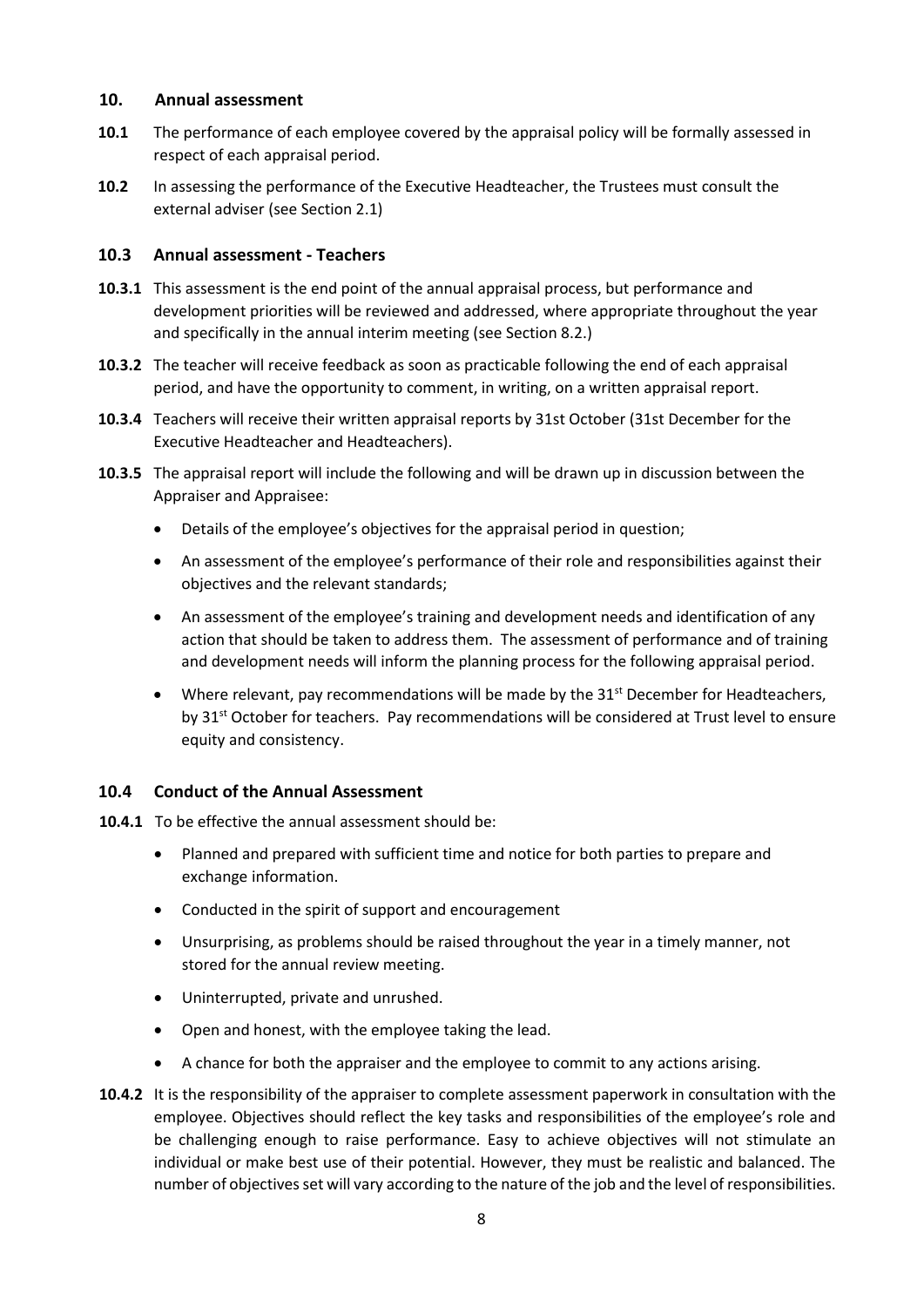Normally, there will be 3 objectives. Staff with higher responsibilities may have more objectives where appropriate, where this is the case, consideration will always be given to ensure that the number of objectives set is realistic and reasonable.

- **10.4.3** Where an employee has not achieved an objective, it is important to establish the reasons for non-achievement, since those reasons may inform future decisions, actions and development opportunities.
- **10.4.4** The annual review meeting and development of objectives should be based around:
	- Relevant department, school and/or Trust objectives.
	- Previous annual review forms, where appropriate.
	- Job Descriptions and person specifications
	- Employee experience and feedback.

#### **10.5 The Annual Review Meeting – Support Staff**

- **10.5.1** Support staff appraisal is a continuous performance management cycle. This appraisal process will include an annual review meeting.
- **10.5.2** The purpose of the annual review meeting is to help the employee to:
	- Understand their performance over the reporting period.
	- Reflect on achievement throughout the reporting period
	- Formally acknowledge and celebrate successes
	- Meet the expectations of the key skills and behaviours (see section 6.4)
	- Identify areas for improvement
	- Contribute to relevant department, school and/or WNAT objectives
- **10.5.3** The annual review meeting will be recorded using the form 'Support Staff Performance Management: Annual Review Form'. This form is available at Appendix D.
- **10.5.4** The annual review form is the primary documentation for support staff appraisal and confirms the contribution required of the individual towards the achievement of relevant departmental, school and/or WNAT aims.

#### **10.6 Preparation for the Annual Review Meeting**

- **10.6.1** Reasonable notice should be given to the employee of the date and time of their appraisal. Elements of the annual review form need to be completed by both the appraiser and the employee independently, prior to the meeting. Therefore, a minimum notice period of 10 working days should be given to the employee by the appraiser prior to the annual review meeting. The appraiser must also complete the section detailing the previous year's appraisal objectives and provide the employee with the annual review form, at this point.
- **10.6.2** The employee must complete the relevant sections of the annual review form in advance of the annual review meeting. They must return it to the appraiser a minimum of 5 working days prior to the annual review meeting.
- **10.6.3** The appraiser must complete the relevant sections of the annual review form in readiness for the annual review meeting.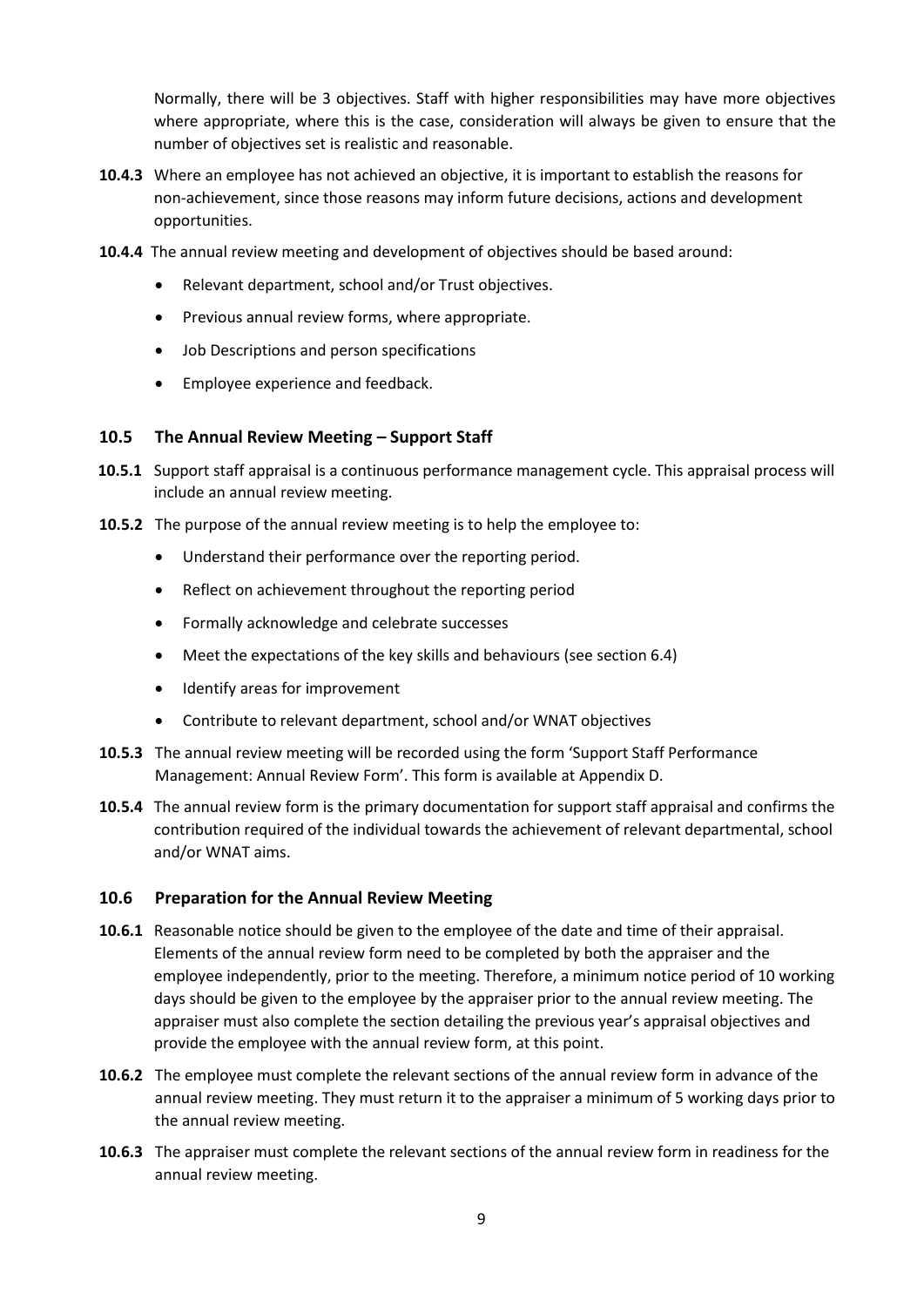#### **10.7 Conduct of the Annual Review Meeting**

- **10.7.1** To be effective the annual review meeting should be:
	- Planned and prepared with sufficient time and notice for both parties to prepare and exchange information.
	- Conducted in the spirit of support and encouragement
	- Unsurprising, as problems should be raised throughout the year in a timely manner, not stored for the annual review meeting.
	- Uninterrupted, private and unrushed.
	- Open and honest, with the employee taking the lead.
	- A chance for both the appraiser and the employee to commit to any actions arising.
- **10.7.2** It is the responsibility of the appraiser to complete the annual review form in consultation with the employee. Objectives should reflect the key tasks and responsibilities of the employee's role and be challenging enough to raise performance. Easy to achieve objectives will not stimulate an individual or make best use of their potential. However, they must be realistic and balanced. The number of objectives set will vary according to the nature of the job and the level of responsibilities. Normally, there will be between 3 – 6 objectives.
- **10.7.3** Where an employee has not achieved an objective, it is important to establish the reasons for non-achievement, since those reasons may inform future decisions, actions and development opportunities.
- **10.7.4** The annual review meeting and development of objectives should be based around:
	- Relevant department, school and/or Trust objectives.
	- Previous annual review forms, where appropriate.
	- Job Descriptions and person specifications
	- Employee experience and feedback.

#### **10.8 Conclusion of the Annual Review Meeting Process**

- **10.8.1** Following the annual review meeting, both the appraiser and employee will sign the annual review form to agree that the form reflects the annual review meeting and to agree the set objectives and learning and development opportunities.
- **10.8.2** Support staff will receive their final written appraisal reports by 31st December, except in exceptional circumstances. Pay recommendations will be considered at Trust level.
- **10.8.3** Relevant information from the annual review form may be taken into account in matters related to performance, pay, promotion or disciplinary matters. Section 10.9 contains more information related to pay.
- **10.8.4** The annual review form is a 'living' document to be discussed as required by the appraiser and employee and revised as appropriate.
- **10.8.5** A copy of the annual review form will be held on the employee's personnel file.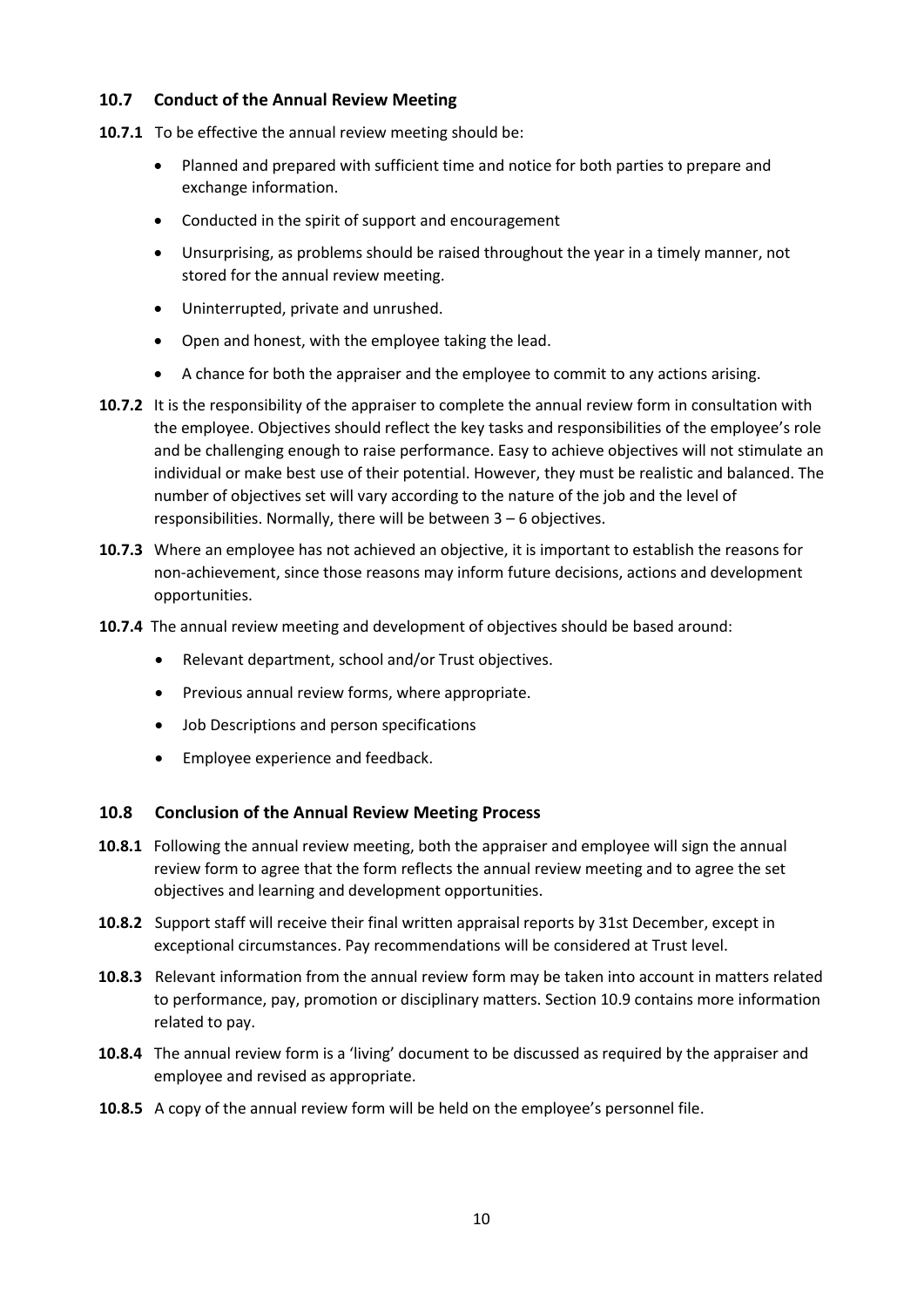#### **10.9 Performance Related Pay – support staff**

- **10.9.1** The main purpose of the annual review meeting is to provide support staff with motivation and focus, regardless of whether they are eligible to increment or not.
- **10.9.2** The annual review meeting will, subject to contractual terms, inform incremental advances through the pay scale. This may include withholding an increment for service that is less than satisfactory.
- **10.9.3** Pay recommendations will be made by 31<sup>st</sup> December for support staff.
- **10.9.4** There is a right of appeal regarding salary decisions, in accordance with the WNAT 's pay policy.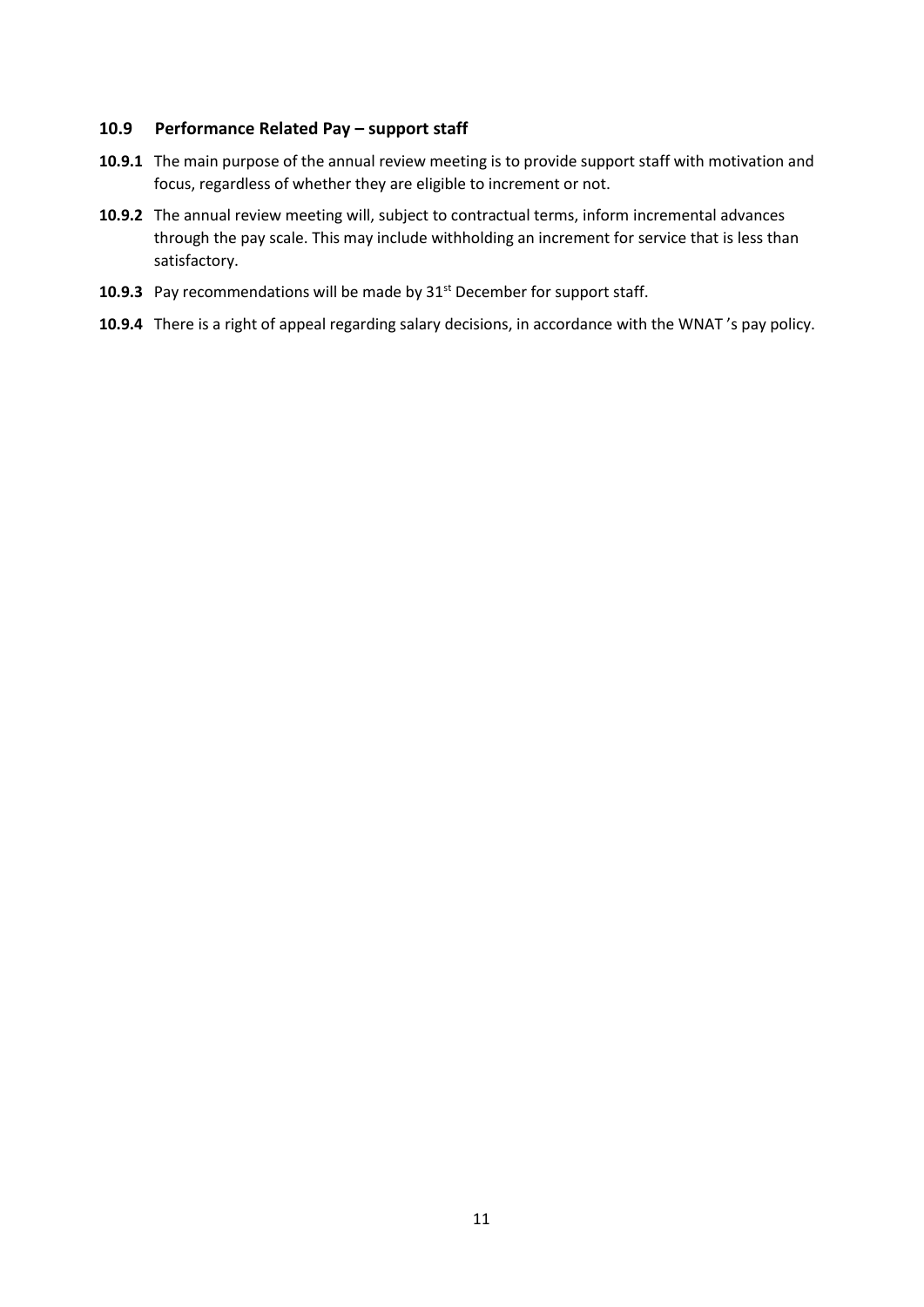#### **Part B - Capability Procedure**

#### **1. Formal Capability Meeting**

- **1.1** This procedure applies only to employees about whose performance there are serious concerns that the appraisal process has been unable to address. If under Part A above, an employee's performance, is not wholly satisfactory, the Senior Manager, or another person with line management responsibility for the employee will invite the employee to a formal capability meeting to discuss their identified poor performance as soon as possible.
- **1.2** The senior manager will write to the employee at least 5 working days in advance to inform them of:
	- The date, time and place of the meeting;
	- The basic details of the concerns about the employee's performance;
	- The employee's right to be accompanied by a representative of their trade union, or a workplace colleague of their choice;
	- The titles of enclosed copies of any documents to be used at the meeting;
	- Names of any witnesses to be called;
	- Their right to call witnesses on their behalf;
	- Details regarding any adviser who will accompany the senior manager at the meeting

An extra copy, together with any enclosures, will be provided for their companion.

- **1.3** This meeting is intended to establish the facts. It will be conducted by a senior manager delegated by the Headteacher (or the Executive Headteacher for Headteachers, or the Chair of Trustees for the Executive Headteacher)*.* The meeting will allow the employee to respond to concerns about their performance and to make any relevant representations. This may provide new information or a different context to the information/evidence already collected.
- **1.4** The senior manager may conclude that there are insufficient grounds for pursuing the capability issue and that it would be more appropriate to continue to address the remaining concerns through the appraisal process. In such cases, the capability procedure will come to an end and there will be no reference to the issues in any future employment references.
- **1.5** The senior manager may also adjourn the meeting if it is decided that further investigation is needed, or that more time is needed, in which to consider any additional information. In other cases, the meeting will continue.
- **1.6** During the meeting, or any other meeting which could lead to a formal warning being issued, the senior manager will:
	- Identify the poor performance, and, in the case of a teacher, identify which teacher standards are not being met;
	- Ensure the employee is given an opportunity to ask questions, present evidence, call witnesses, respond to evidence and make representations;
	- Establish the likely causes of poor performance including any reasons why any measures taken so far have not led to the required improvement;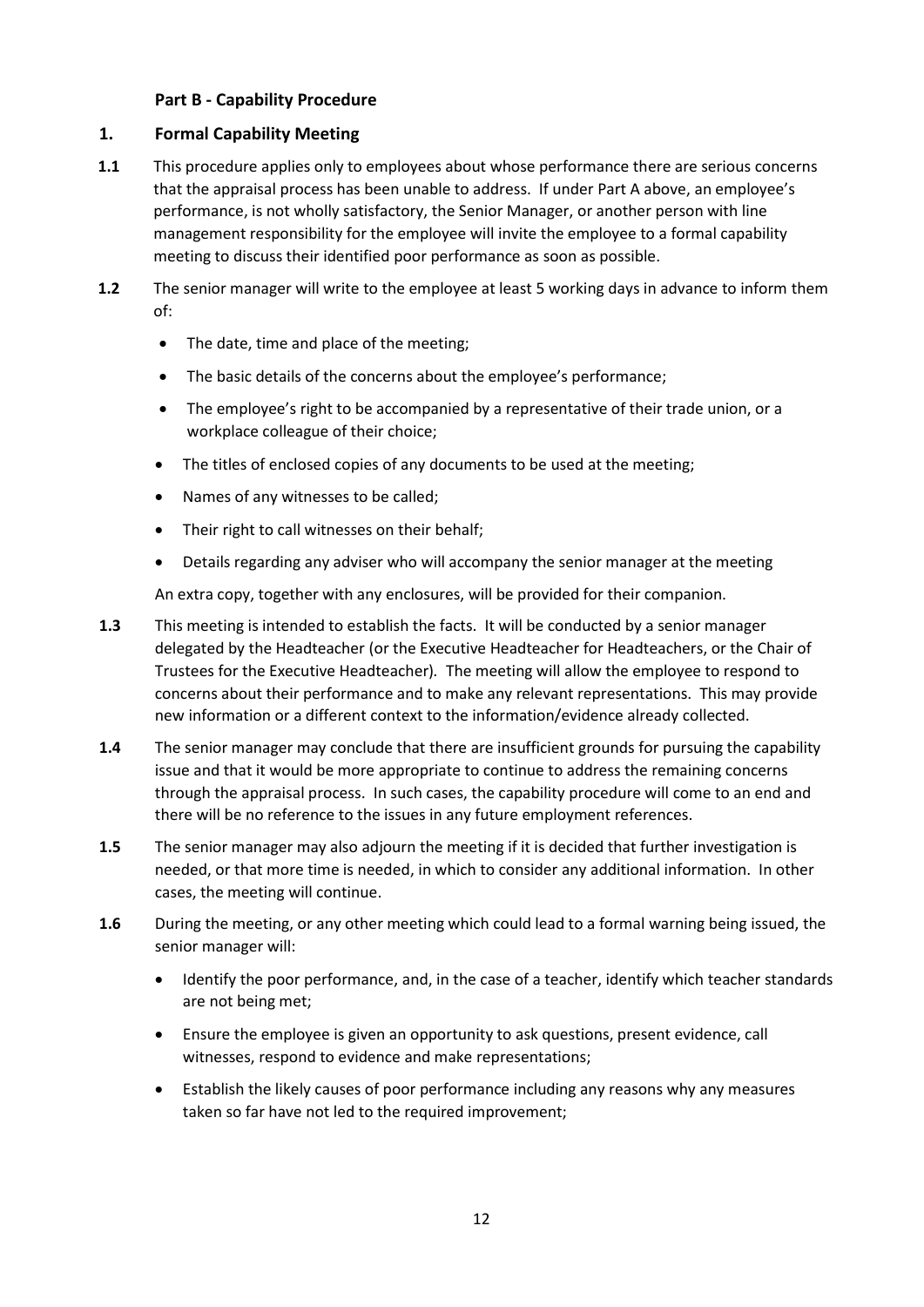- give clear guidance on the improved standard of performance needed to ensure that the employee can be removed from formal capability procedures. This may include the setting of new objectives that are focused on the specific area/s of poor performance that need to be addressed. It will include any success criteria that are appropriate and the evidence that will be used to assess whether or not the necessary improvement has been made;
- identify whether there are further measures which may improve performance and explain any support that will be considered and planned to help the employee, e.g. in-service training, visits to other schools, discussion with appropriate colleagues or professionals;
- set out the timetable for improvement and explain how performance will be monitored and reviewed;
- the timetable will depend on the circumstances of the individual case but will be reasonable and proportionate, between four and ten weeks in normal circumstances, and will provide sufficient opportunity for improvement to take place. The length of time required will depend on the concerns raised with the employee, the nature of any support and training required, and sufficient time to establish whether performance has improved;
- warn the employee formally that failure to improve within the set period could lead to a final written warning, which could then lead to their dismissal.
- inform the employee of the right of appeal
- agree with the employee and any companion the date of the formal review meeting
- **1.7** Notes will be taken of formal meetings and a copy sent to the employee and any companion for approval. Where a first warning is issued, the employee will be informed in writing of the matters discussed in Section 1.6 above. They will also be informed in writing that failure to achieve an acceptable standard of performance within the set timescale, may result in a final written warning which could lead to dismissal if wholly satisfactory performance is not achieved, together with the time limit for appealing against the first written warning.
- **1.8** If the concerns relate to a lack of capability that poses a risk to the health, safety or wellbeing of children, or is likely to result in serious damage to pupils' education, the shorter timescale may be appropriate. In such cases, the senior manager may exceptionally decide to issue a first and final written warning, if to do otherwise would expose students to serious risk in terms of their health, safety, well-being or educational prospects.

#### **2. Sickness absence and the use of this procedure**

- **2.1** It is important that sickness absence should not delay or avoid the use of formal capability procedures. It is in the interests of all parties to address concerns about performance without undue delay. Arrangements will normally be made to seek medical advice from an Occupational Health Adviser to assess the employee's health and fitness for continued employment at the school.
- **2.2** Consideration will be given to whether poor performance may be related to a disability and, if so, whether there are reasonable adjustments that could be made to the employee's working arrangements, including changing the employee's duties or providing additional equipment or training. We may also consider making adjustments to this procedure in appropriate cases e.g. moving from this procedure to WNAT's Policy and Procedure for the Management of Sickness Absence to terminate the employment of the employee on the grounds of ill health.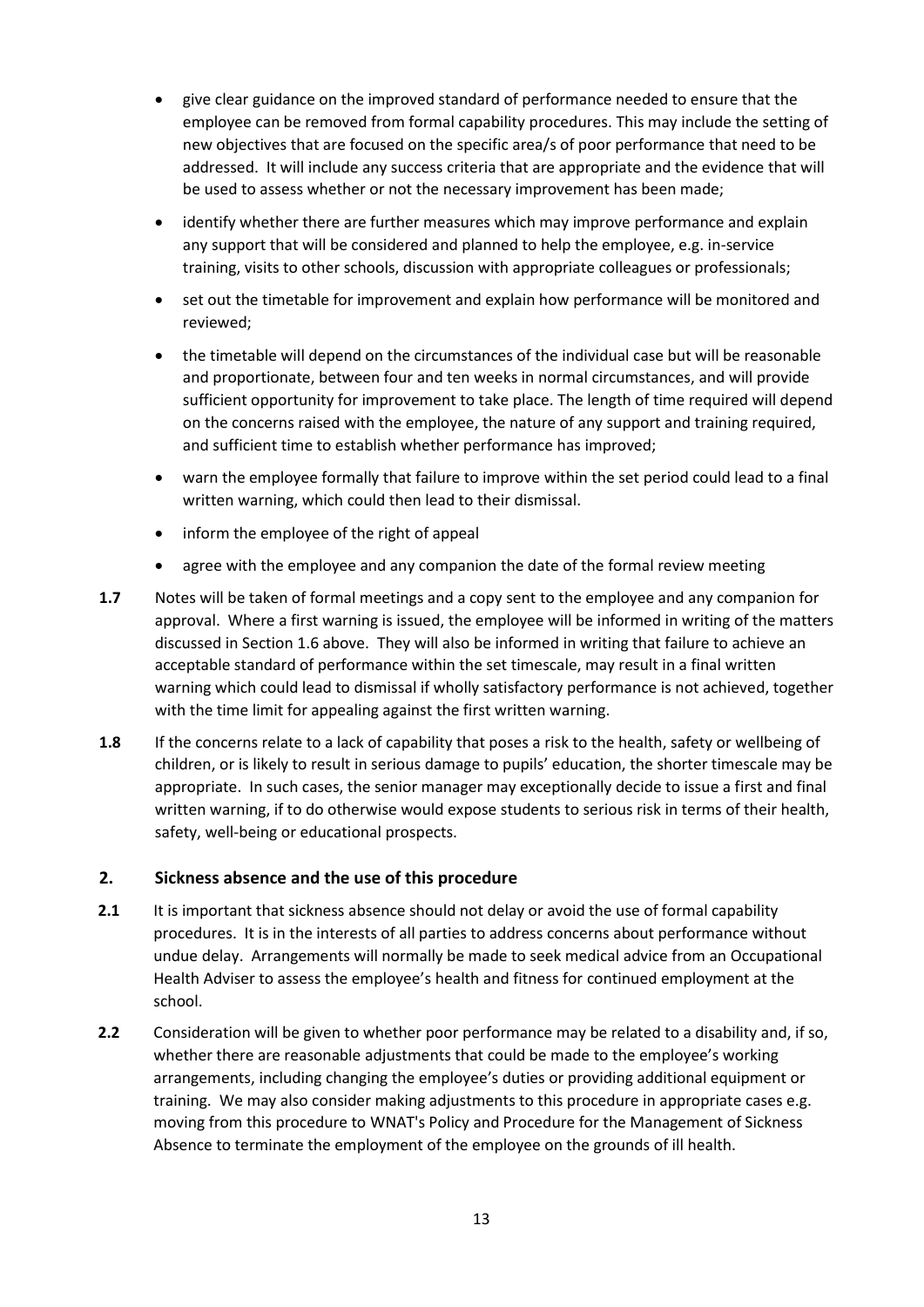**2.3** If an employee's medical condition is not serious enough to warrant a consideration of termination of employment on the grounds of ill health, the Occupational Health Adviser will normally be asked to assess whether an employee absent through sickness is fit enough to attend a meeting under this procedure. In the event that the employee is deemed not fit to attend a formal capability meeting they may present a written submission for consideration and/or be represented by a companion in their absence.

#### **3. Monitoring and review period following a formal capability meeting**

**3.1** A performance monitoring and review period will follow the formal capability meeting. Formal monitoring, evaluation, guidance and support will continue during this period. Following this monitoring and review period, the employee will be invited to a formal review meeting (see Section 4 below), unless they have been issued with a final written warning, in which case they will be invited to a decision meeting (see Section 6 below).

#### **4. Formal review meeting**

- **4.1** At least five working days before the date for the formal review meeting a written reminder will be given to the employee together with details of the meeting as set out in Section 1.2 above.
- **4.2** The formal review meeting will follow a similar procedure to that identified for the formal capability meeting as set out in Section 1.6 above.
- **4.3** If the senior manager (or the Executive Headteacher for Headteachers, or the Chair of Trustees for the Executive Headteacher) is satisfied that the employee has made sufficient improvement, the formal capability procedure will cease and the appraisal process will re-start where the employee is subject to Part A above.
- **4.4** In cases:
	- where some progress has been made and there is confidence that more is likely, it may be appropriate to extend the monitoring and review period;
	- where no, or insufficient, improvement has been made during the monitoring and review period, the employee will receive a final written warning.
- **4.5** Notes will be taken at the formal review meeting and a copy will be sent to the employee and any companion for approval.
- **4.6** Where a final warning is issued, the employee will be informed in writing that failure to achieve an acceptable standard of performance (within the set timescale), may result in dismissal and will be given information about the further monitoring and review period and the procedure and time limits for appealing against the final written warning. The date of the decision meeting will be agreed with the employee and any companion.
- **4.7** At this stage, rather than refer the matter to a decision meeting, consideration could be given to the employee being given a different range of duties or an alternative post. By agreement, this may include transfer to a post suited to the employee's capabilities. If this post is at a lower salary level, the substantive lower salary would apply.

#### **5. Right of appeal against a formal written warning**

**5.1** If an employee feels that a decision to issue a first and/or final written warning, is wrong or unjust, they may appeal in writing against the decision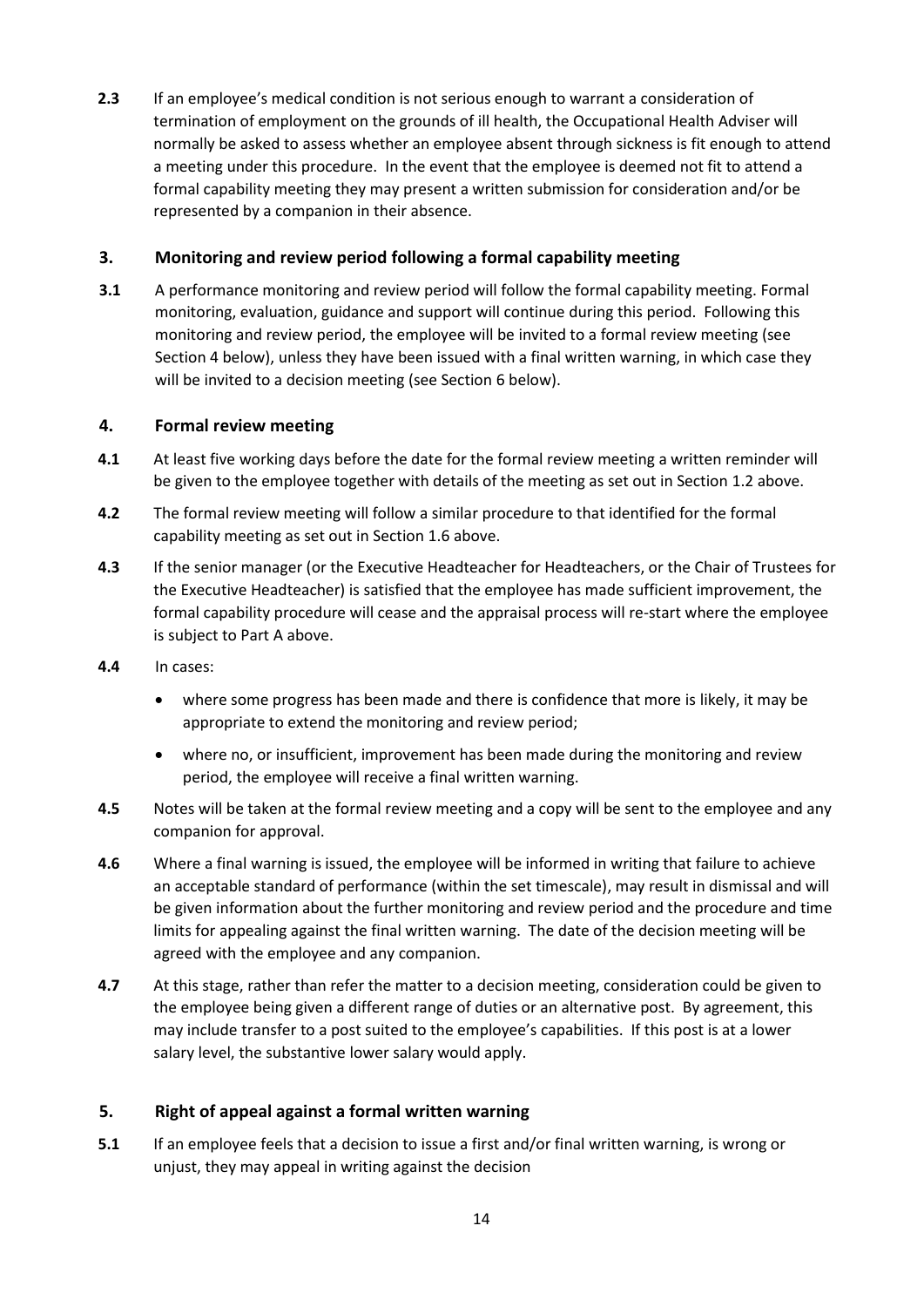- **5.2** Appeals against a written warning shall be restricted to considering the reasonableness of the decision made by the senior manager, any relevant new evidence not previously available to the senior manager or any procedural irregularities. A statement giving the reasons for the appeal should be submitted to the Clerk to the Trustees within five working days of the formal written warning having been received.
- **5.3** All appeal hearings will be held as soon as possible after receipt of the appeal at an agreed time and place.
- **5.4** The appeal will be heard by the Trustee Panel. The number of Trustees on the Panel will not be less than two. The panel may be advised by a person engaged for the purpose by the Trustees. The panel can either confirm the warning, reduce a final warning to a warning, or cancel the warning. The employee will be informed in writing of the results of the appeal hearing as soon as possible.
- **5.5** The same arrangements for notification and the right to be accompanied by a companion will apply for an appeal hearing as for the formal capability and review meetings and, as with those meetings, notes will be taken and a copy sent to the employee and any companion for approval.
- **5.6** Pending any appeal, the employee will be expected to continue to work in accordance with targets set for the next stage of the procedure and their progress towards the achievement of these targets may be monitored during this period.

#### **6. Decision meeting**

- **6.1** At least 5 working days before the date of the decision meeting a reminder will be given in writing together with details of the meeting as in Section 1.2 above. The meeting will be conducted by the Executive Headteacher (or a Trustee Panel for Headteachers and the Executive Headteacher).
- **6.2** If an acceptable standard of performance has been achieved during the further monitoring and review period, the capability procedure will end and the appraisal process will re-start where the employee is subject to Part A above.
- **6.3** If progress has been made and there is confidence that wholly satisfactory performance will be achieved by a short extension, it may be appropriate to extend the monitoring and review period rather than to dismiss. The final written warning will be extended for a short specified assessment period.
- **6.4** If performance has remained unsatisfactory, a decision will be made that the employee will be dismissed. The employee will be informed in writing as soon as possible of the reasons for the dismissal, the date on which the employment contract will end, the appropriate period of notice and whether the notice is to be served or there will be pay in lieu of notice, and the right of appeal.

#### **7. Right of appeal against a decision to dismiss**

- **7.1** The employee has a right of appeal to the Trustees against a decision to dismiss.
- **7.2** The Appeals Panel shall consist of no less than 2 Trustees, none of whom will have had any previous involvement in the case
- **7.3** The employee's notice of appeal should be sent to the Clerk to the Trustees within five working days of receipt of the written decision to dismiss, setting out the grounds of appeal.
- **7.4** Appeal hearings should be held as soon as possible after receipt of the appeal and will be conducted in the same way as appeals referred to in Section 5 above.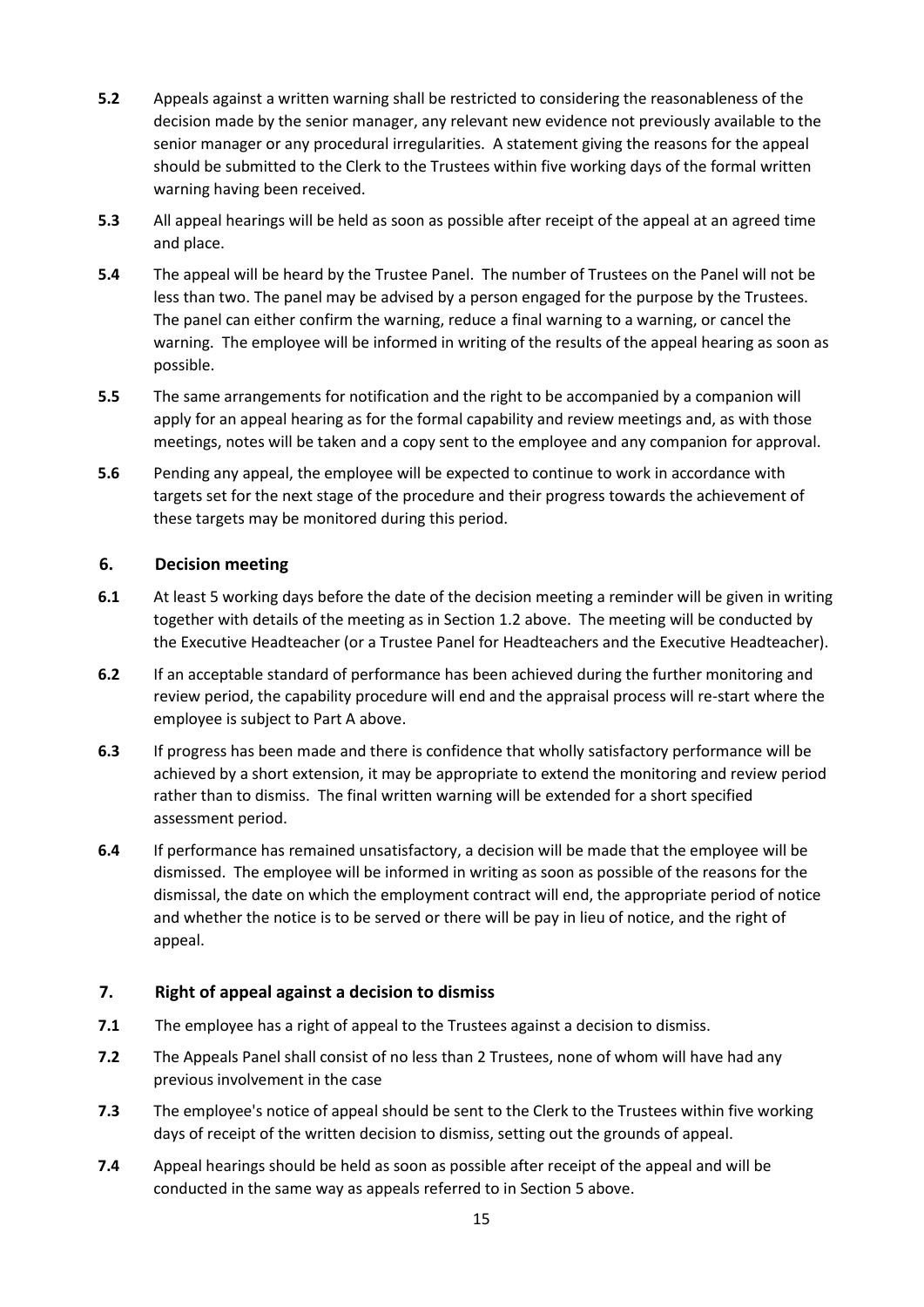#### **8. Notice of dismissal**

- **8.1** Following a decision to dismiss, the employee shall be notified in writing that they are to be dismissed, whether with notice or with pay in lieu of notice in accordance with the decision of the Executive Headteacher (or Trustee Appeal Panel).
- **8.2** In the event that the Trustee Appeal Panel decides not to uphold the decision to dismiss, the employee shall be informed immediately and the notice of dismissal shall be immediately withdrawn.

#### **9. Grievances arising during the procedure**

**9.1** Where an employee has a grievance against the way the senior manager has conducted the procedure, this will normally be dealt with under the appeals process set out above. However, in very exceptional circumstances, where the behaviour of the senior manager is the cause of the grievance, it may be appropriate to suspend this procedure for a short period until the grievance has been considered.

#### **10. Trade Union Officials**

**10.1** Although normal performance standards must apply to an employee who is a lay trade union official, no disciplinary action, informal or formal beyond an informal oral warning will be taken until the circumstances of the case have been discussed with the relevant professional trade union officer.

#### **11. Confidentiality**

- **11.1** Our aim is to deal with performance matters sensitively and with due respect for the privacy of any individuals involved. All employees must treat as confidential any information communicated to them in connection with a matter which is subject to this capability procedure.
- **11.2** The employee and anyone accompanying the employee (including witnesses), must not make electronic recordings of any meetings or hearings conducted under this procedure. Failure to observe confidentiality could be a reason for disciplinary action under WNAT's Disciplinary Procedures for All Employees.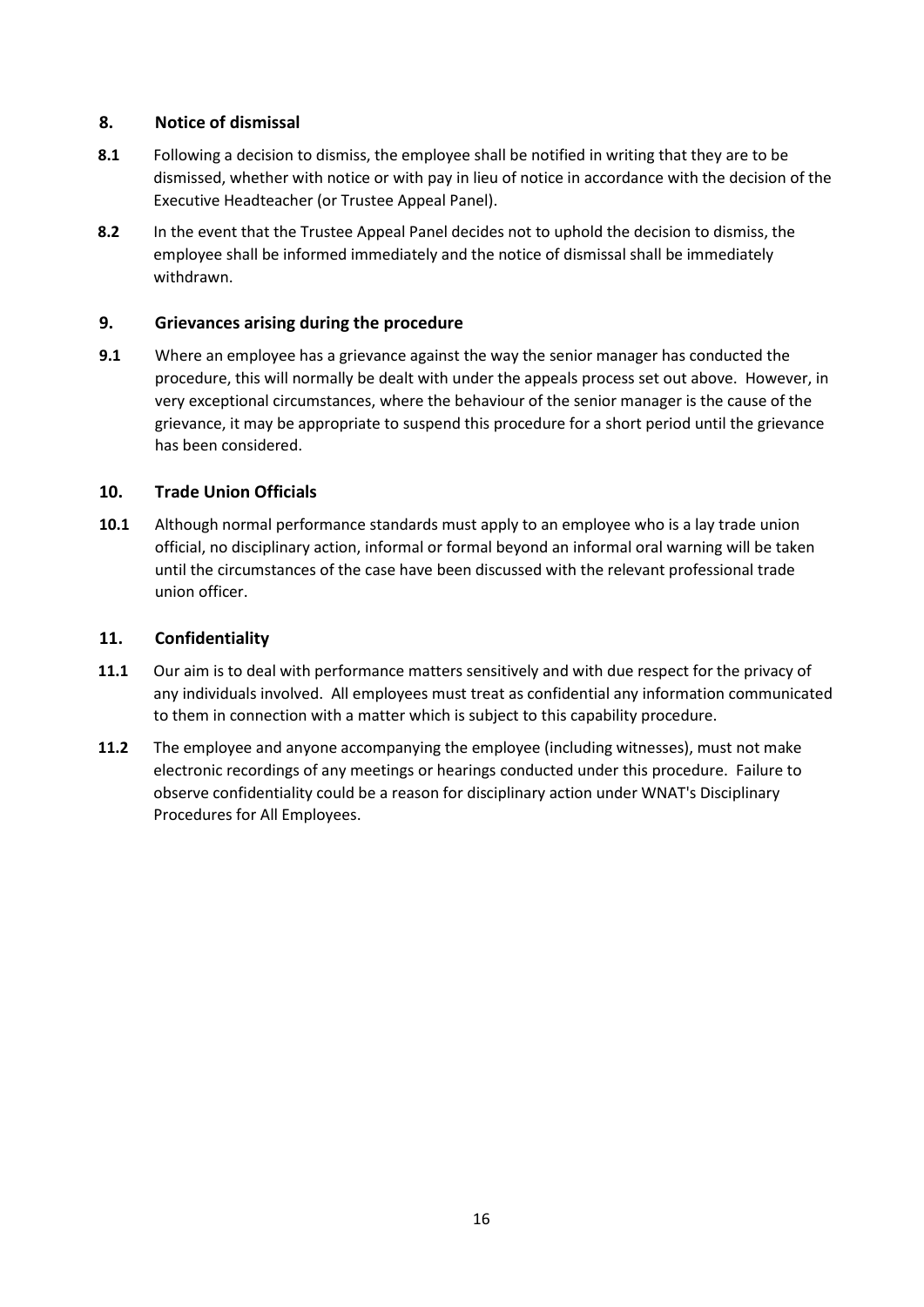### **Appendix A Teaching and Learning Feedback form**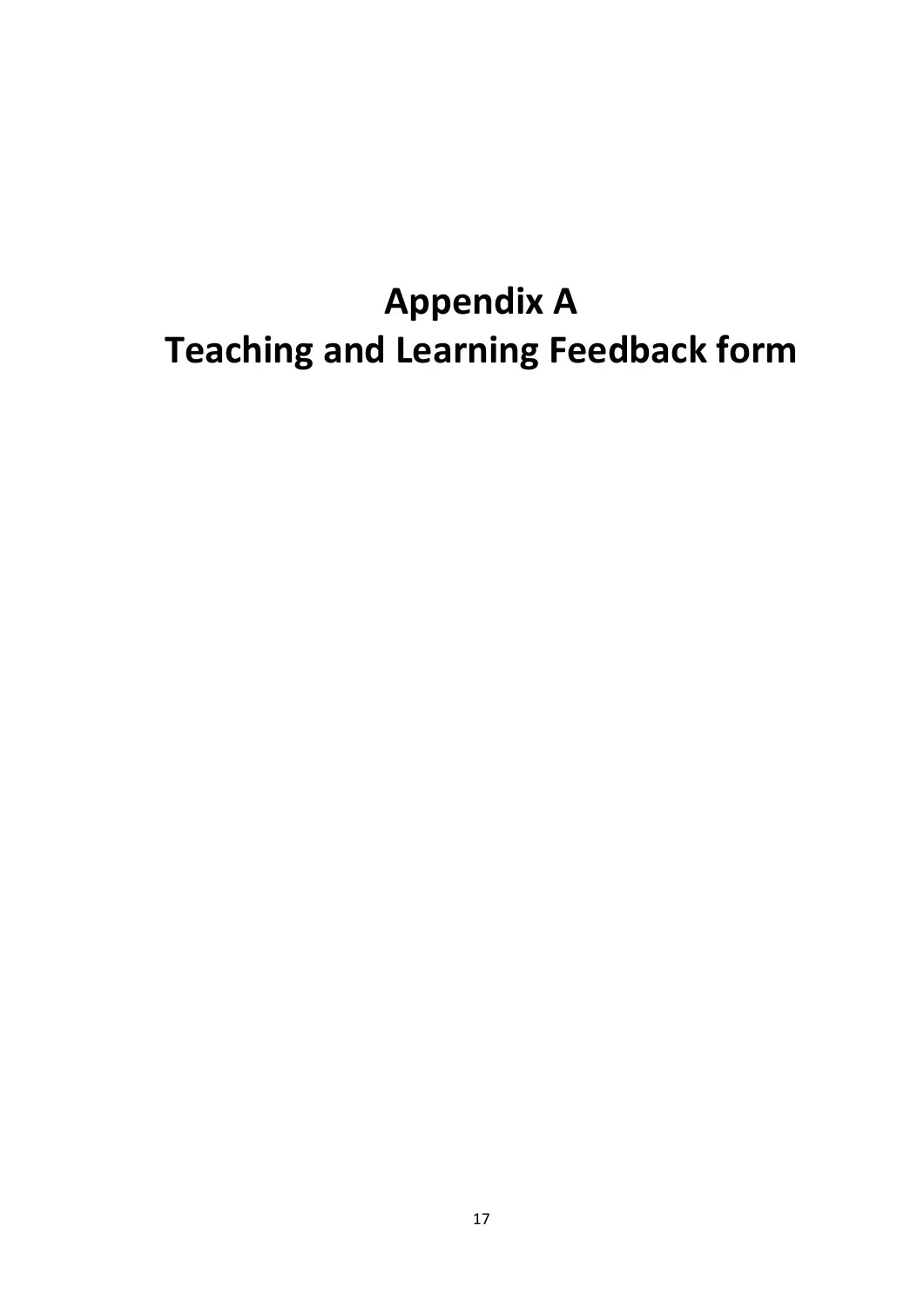#### **Teaching and Learning Feedback**



#### **Lesson details**

| Teacher |         | <b>Reviewer</b> |                   |  |
|---------|---------|-----------------|-------------------|--|
|         |         |                 |                   |  |
| Date    | Subject |                 | <b>Year Group</b> |  |

#### **Self-Review** *(to be completed by the teacher before receiving feedback)*

|                  | - -<br>$\overline{\phantom{a}}$ |
|------------------|---------------------------------|
| <b>Strengths</b> | Areas for further development   |
|                  |                                 |
|                  |                                 |
|                  |                                 |
|                  |                                 |
|                  |                                 |
|                  |                                 |

#### **Record of Dialogue**

**Date of Dialogue**

**Key Notes** *(including discussion on identified strengths/development)*:

**Agreed Target:**

**Agreed Development Need** *(including actions for teacher)*:

Teacher **Reviewer** Reviewer

Name:

Signed:

Date: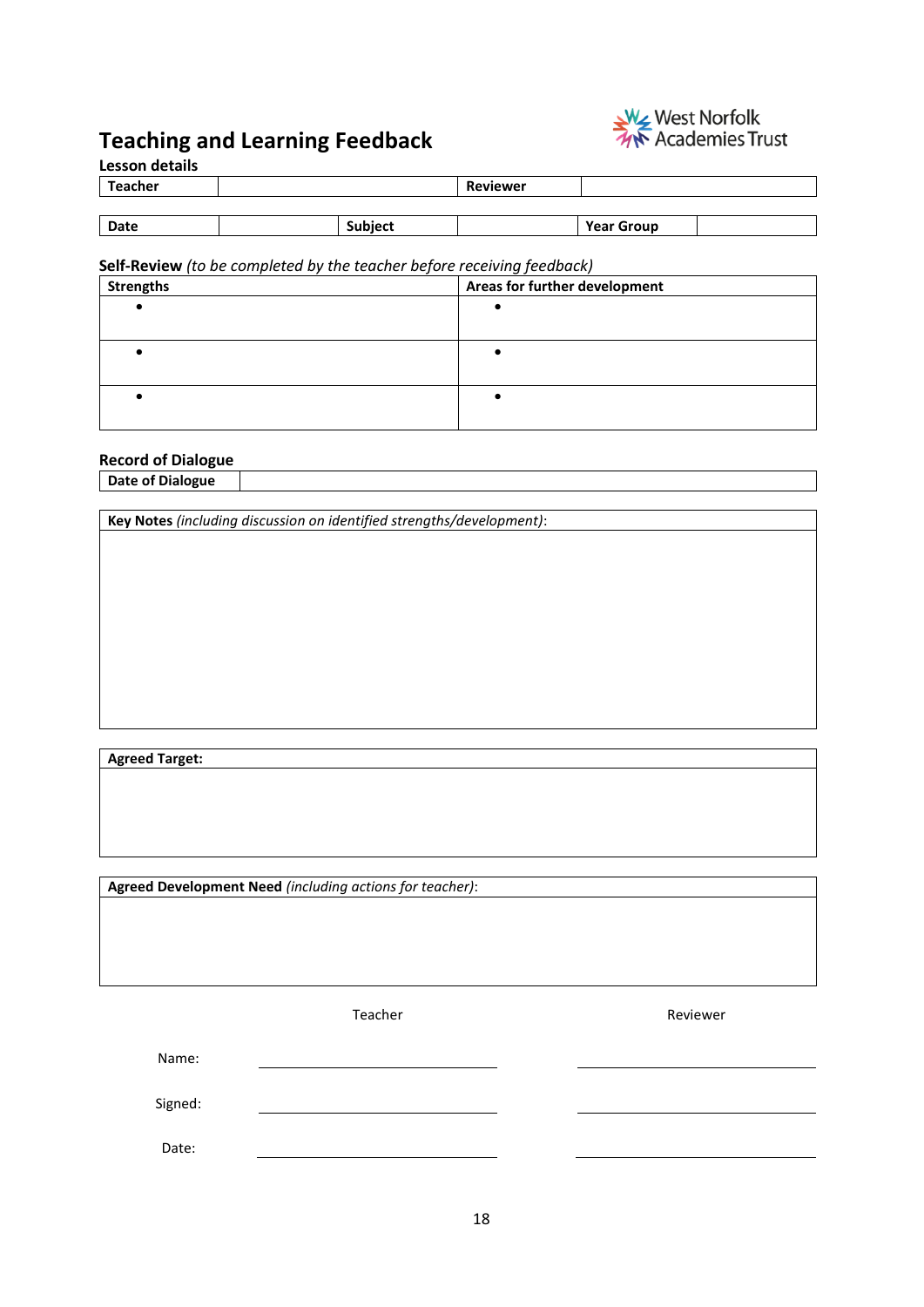### **Appendix B Teaching and Learning Review form**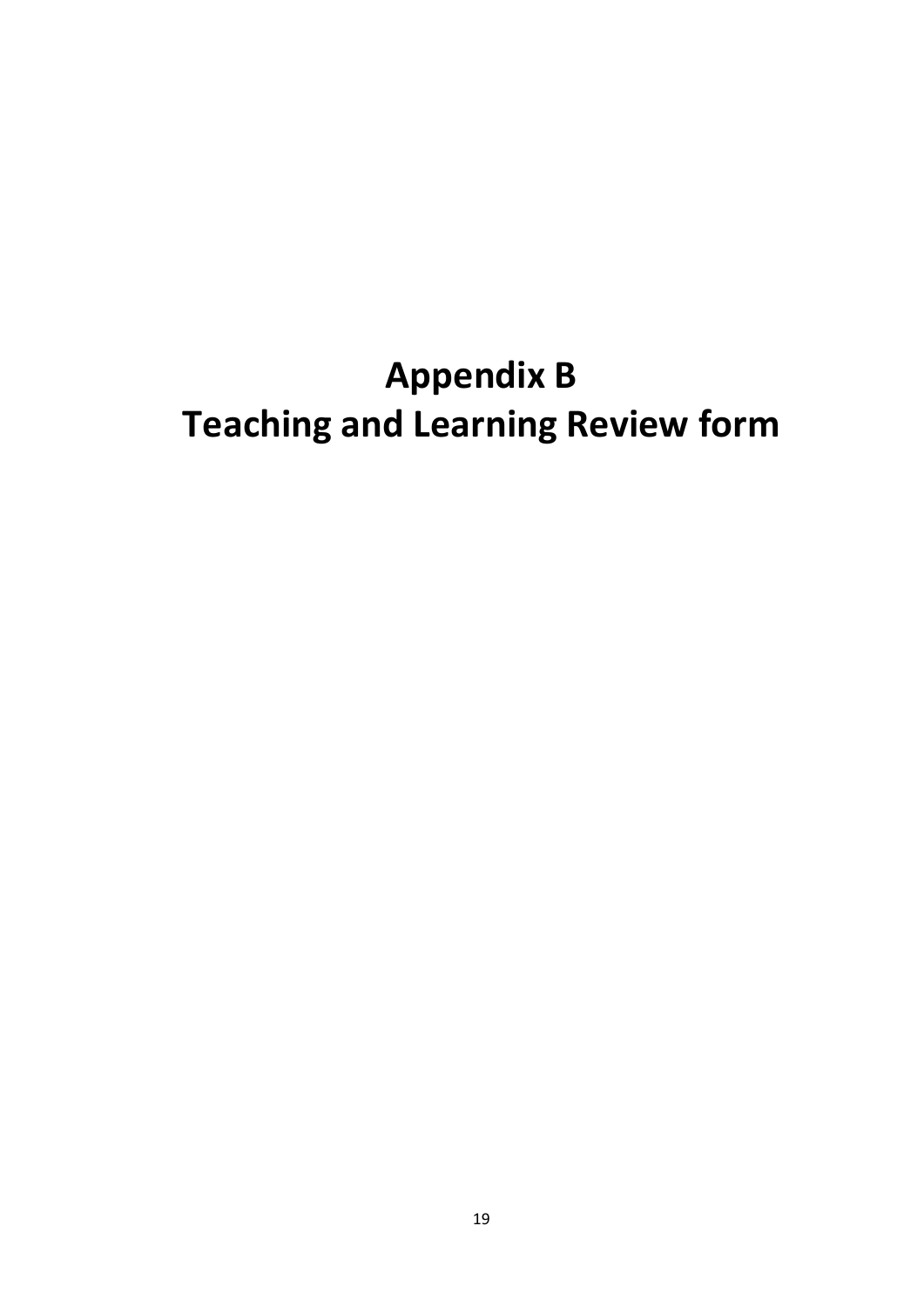#### **Teaching and Learning Review**

**Observation notes**

**Lesson details**

| <b>Teacher</b> |                | Reviewer |                   |
|----------------|----------------|----------|-------------------|
|                |                |          |                   |
| Date           | <b>Subject</b> |          | <b>Year Group</b> |

#### **Summary of Review**

| ,<br><b>Strengths</b> | Areas for further development |
|-----------------------|-------------------------------|
|                       | $\bullet$                     |
|                       |                               |
|                       |                               |
|                       |                               |
|                       |                               |
|                       |                               |
| $\bullet$             | $\bullet$                     |
|                       |                               |
|                       |                               |
|                       |                               |
|                       |                               |
|                       |                               |
| $\bullet$             | $\bullet$                     |
|                       |                               |
|                       |                               |
|                       |                               |
|                       |                               |
|                       |                               |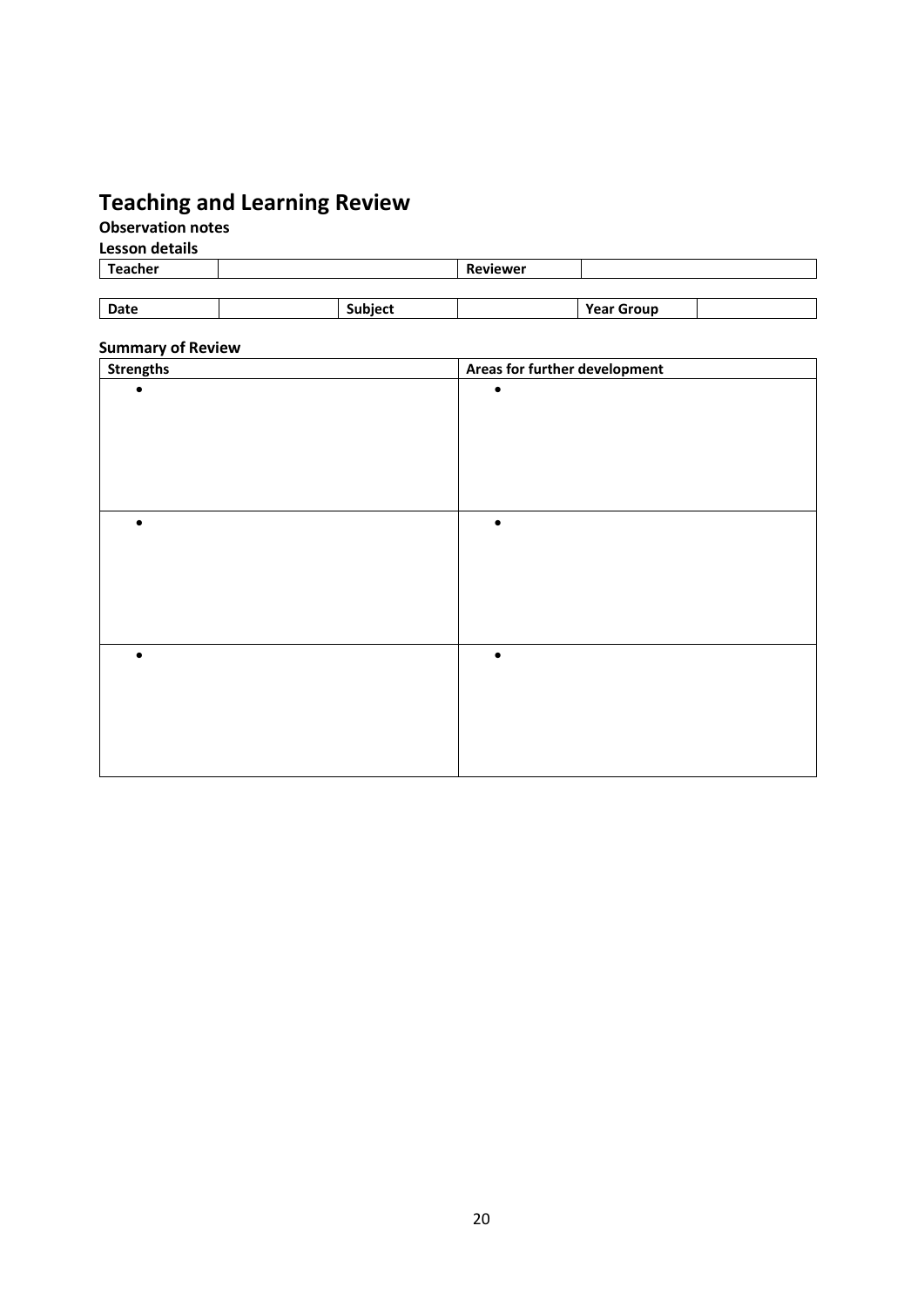#### **Teaching and Learning Review**

#### **Observation notes**

*Current class data*



| Use the questions on the right hand side to make notes during the lesson | • Does teacher create a focused and purposeful                                                                                       |
|--------------------------------------------------------------------------|--------------------------------------------------------------------------------------------------------------------------------------|
| observation                                                              | atmosphere?                                                                                                                          |
|                                                                          | • Are all children engaged from the start?                                                                                           |
|                                                                          | • Is learning linked to students' prior learning and<br>placed in a wider context?                                                   |
|                                                                          | • Are students given an overview and an indication<br>of what will come next?                                                        |
|                                                                          | • Do students have a sense of curiosity, challenge<br>and high expectations?                                                         |
|                                                                          | • Do activities match the ability of students and<br>are they differentiated to allow all students to<br>access and feel challenged? |
|                                                                          | • Is the pace of the lesson sufficient?<br>• Is the ratio of taught time to processing time<br>appropriate?                          |
|                                                                          | • Is homework challenging, differentiated and<br>understood by all?                                                                  |
|                                                                          | • Is questioning used by teacher to enhance<br>learning?                                                                             |
|                                                                          | • How are resources used to support learning<br>(including ICT)?                                                                     |
|                                                                          | • Are students praised appropriately for their<br>effort and progress?                                                               |
|                                                                          | • Is there any evidence of care, guidance and<br>support?                                                                            |
|                                                                          | • Can all students spoken to articulate the learning<br>that is taking place and the progress that they<br>are making?               |
|                                                                          | • Does the teacher know who the vulnerable<br>children/ groups are and the progress that they<br>are making?                         |
|                                                                          | • Do students reproduce information or are they<br>able to re-create using the information they are<br>being taught?                 |
|                                                                          | • Do students show a positive attitude towards<br>learning?                                                                          |
|                                                                          | • Are students given opportunities to demonstrate<br>understanding?                                                                  |
|                                                                          | • Is the teacher able to assess how much has been<br>understood/ what assessment has taken place                                     |
|                                                                          | over time/ are books marked appropriately?<br>• Are students able to work independently?                                             |
|                                                                          | • What learning strategies are used?<br>• Does the teaching environment facilitate and<br>support student progress?                  |
|                                                                          | • How are students made aware of their targets?                                                                                      |
|                                                                          | • What evidence is there of personal<br>development?                                                                                 |
|                                                                          | • Are progress checks linked to objectives?<br>• Are students encouraged to reflect on own<br>progress?                              |
|                                                                          | • Has assessment for learning strategies been used<br>to allow for future planning?                                                  |
|                                                                          | • Is there a sense of achievement evident?<br>• Do students understand what level they are                                           |
|                                                                          | working at?<br>• Do students act on feedback and do they know<br>how to improve?                                                     |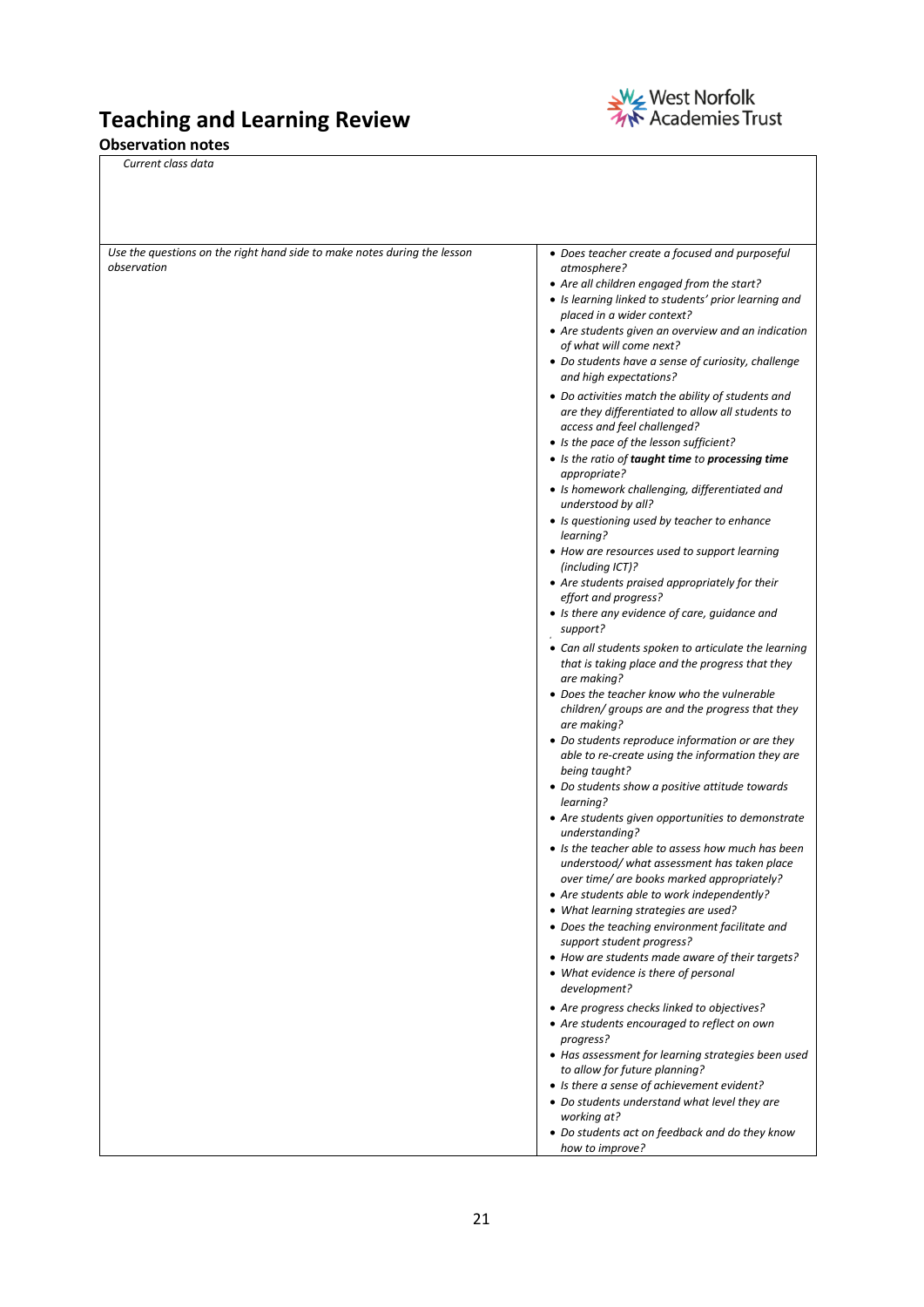**Appendix C Staff Support Plan Informal pro-forma**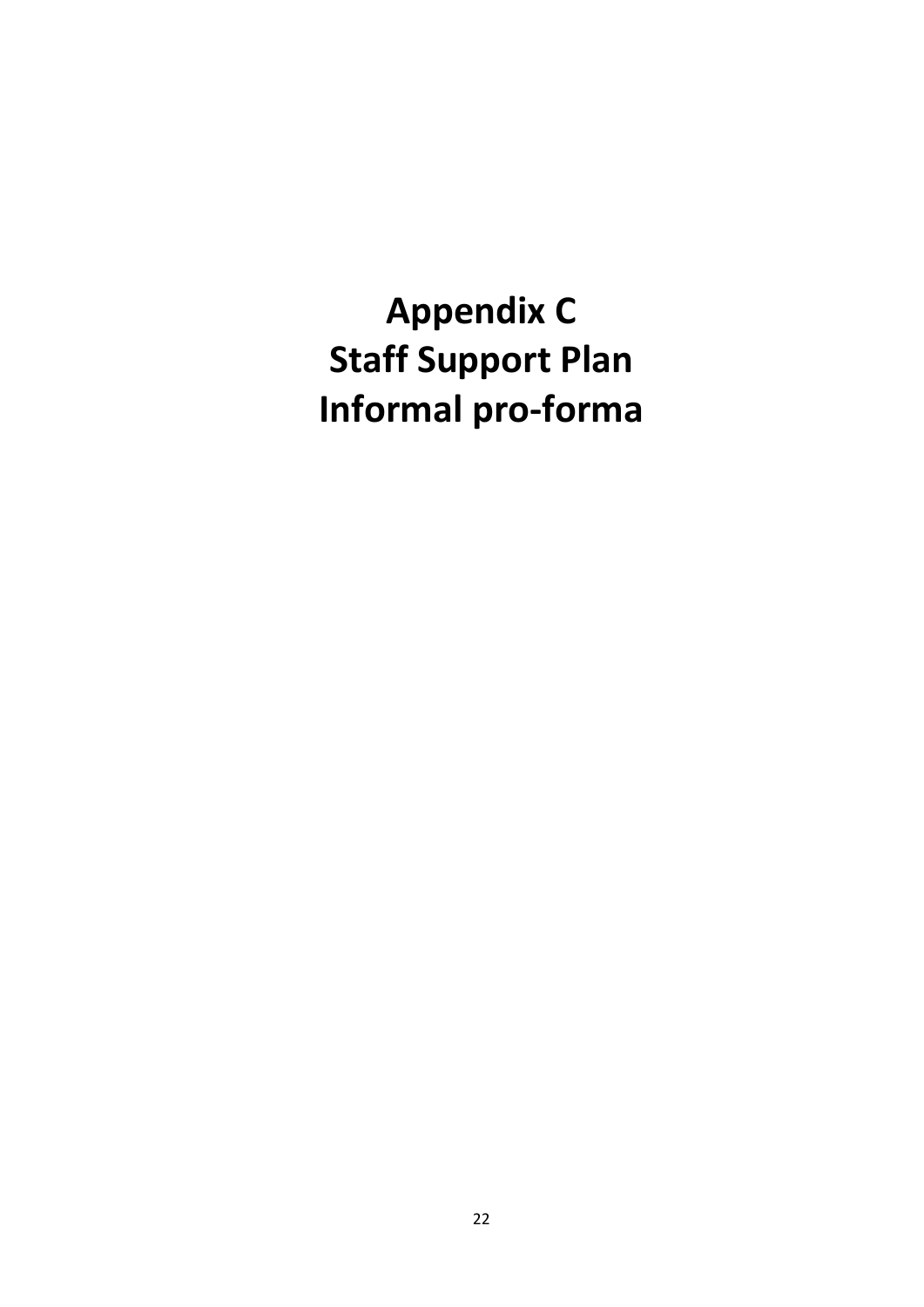

### **SW<sub>E</sub>** West Norfolk<br> **Staff Support Plan – Informal [Strictly Confidential]**

| Employee:                 | Line Manager:                           | <b>Support Manager:</b> |
|---------------------------|-----------------------------------------|-------------------------|
| Date of Planning Meeting: | Plan Term: (usually between 4-10 weeks) | Final Review Date:      |

| Background: (Note here the context of the role, why an informal support plan is needed at this point and any previous meetings/discussions regarding |  |
|------------------------------------------------------------------------------------------------------------------------------------------------------|--|
| capability/performance)                                                                                                                              |  |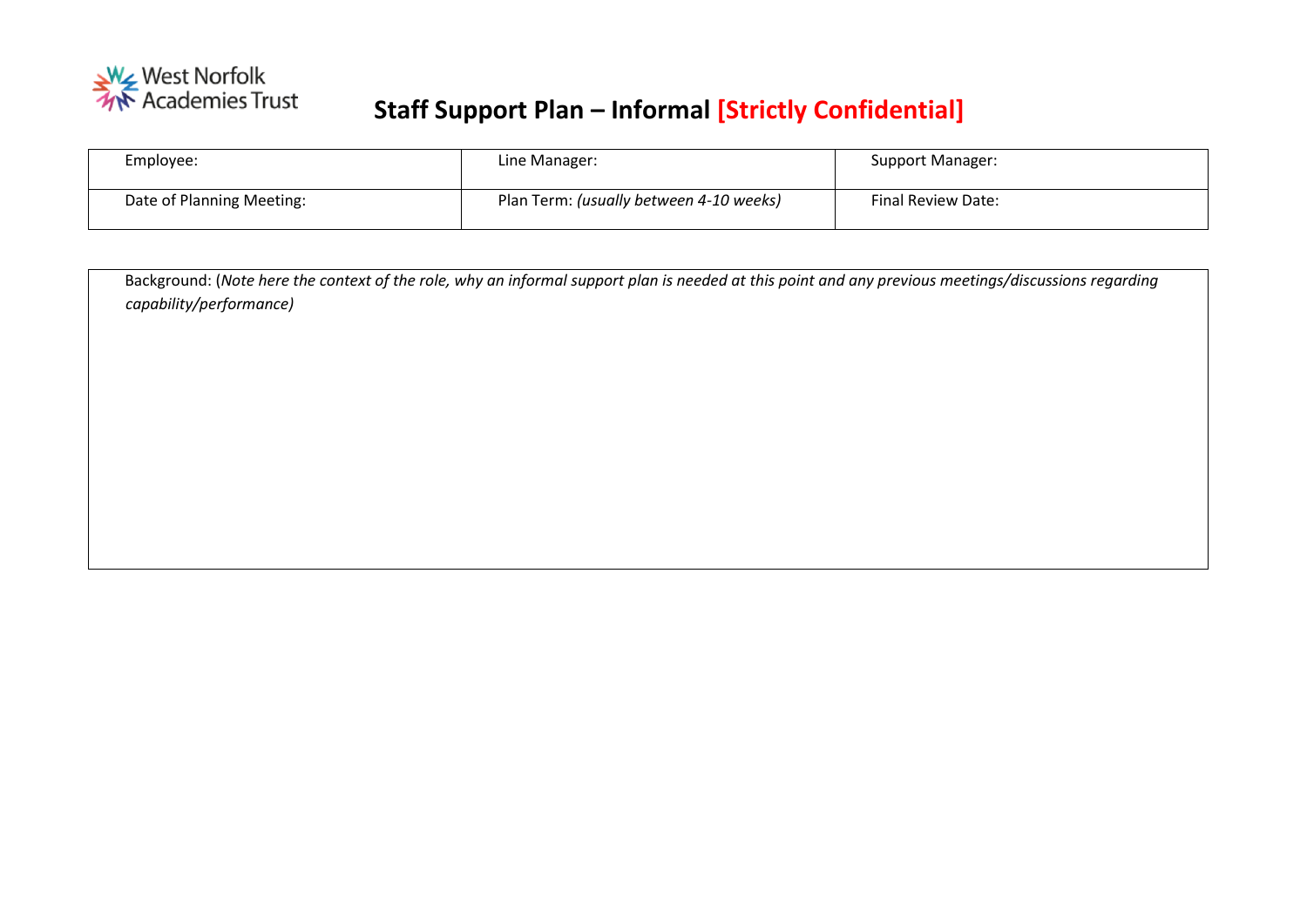

### **SW<sub>E</sub>** West Norfolk<br> **Staff Support Plan – Informal [Strictly Confidential]**

| <b>Support and Review Plan</b> |                                            |                       |                                    |                  |                                                                                                  |                                            |                              |
|--------------------------------|--------------------------------------------|-----------------------|------------------------------------|------------------|--------------------------------------------------------------------------------------------------|--------------------------------------------|------------------------------|
| <b>Standard to achieve</b>     | Reason/s standard not<br>currently reached | <b>Action steps</b>   | <b>Support</b><br><b>Personnel</b> | <b>Timescale</b> | <b>Measure of success</b><br>Success criteria<br>(what needs to be done to achieve<br>objective) | $\sqrt{}$<br>x/<br>$\overline{\mathbf{?}}$ | <b>Evidence</b><br>/Comments |
|                                |                                            |                       |                                    |                  |                                                                                                  |                                            |                              |
|                                |                                            |                       |                                    |                  |                                                                                                  |                                            |                              |
| $\mathbf{V}$ and $\mathbf{V}$  | bohiqued V notediausd                      | 2 nortially aghiercad |                                    |                  |                                                                                                  |                                            |                              |

**Key: √** - Achieved **X** - not achieved **? -** partially achieved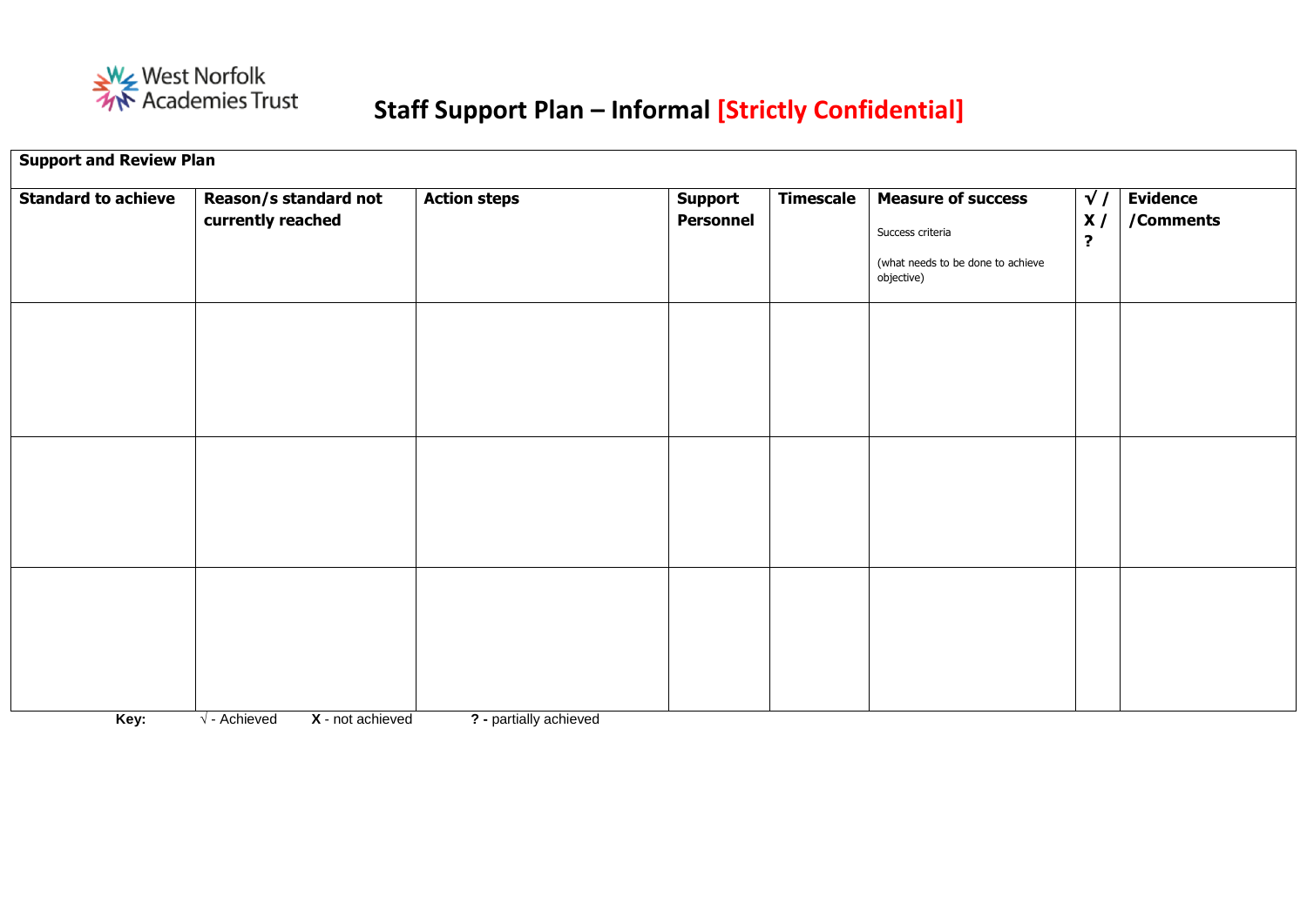

### **SW<sub>E</sub>** West Norfolk<br> **Staff Support Plan – Informal [Strictly Confidential]**

Employee's Comments (*Optional*)

…………………………………………… Signed Employee

…………………………………………….Signed Manager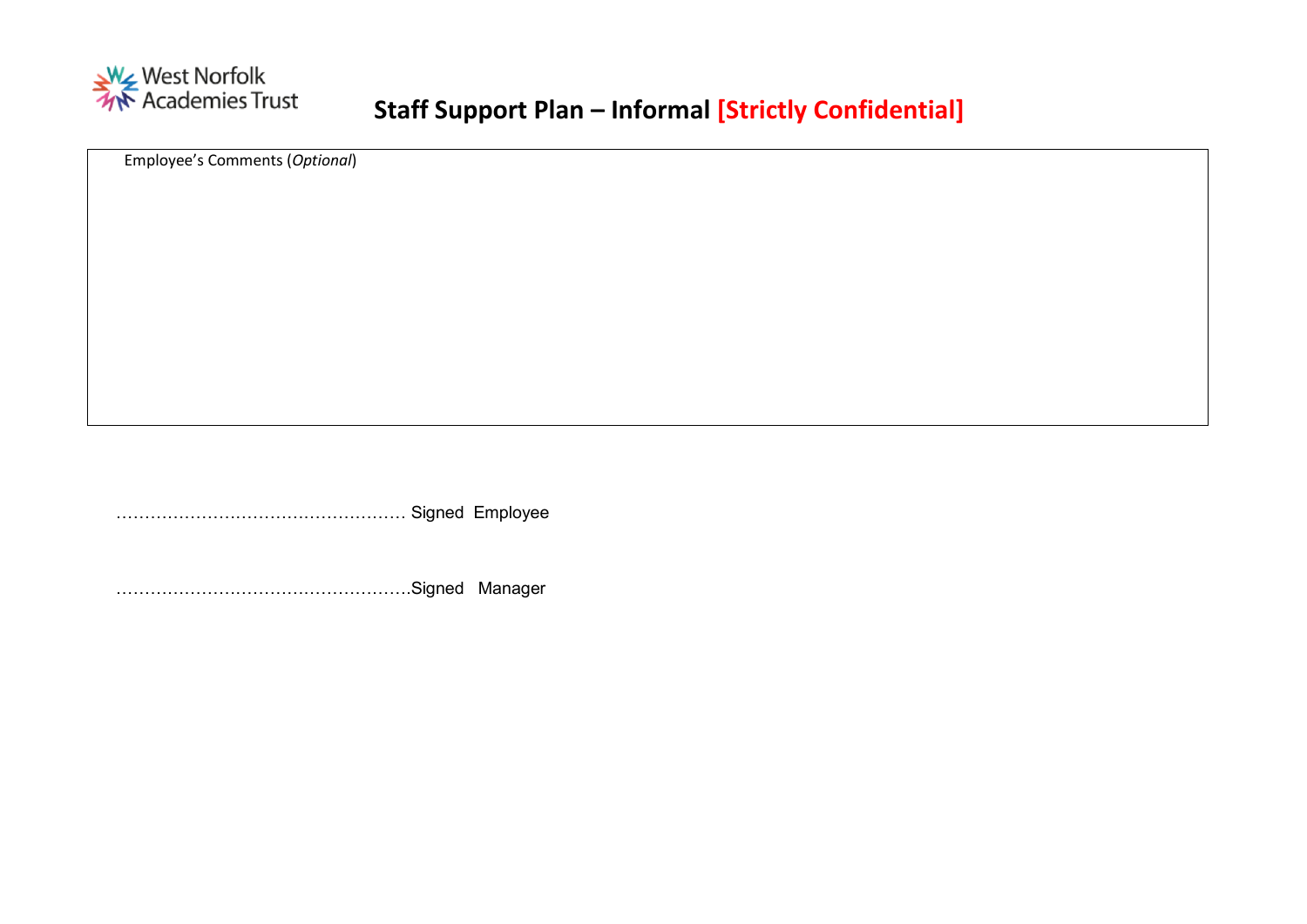**Appendix D Support Staff Performance Management Annual Review Form pro forma**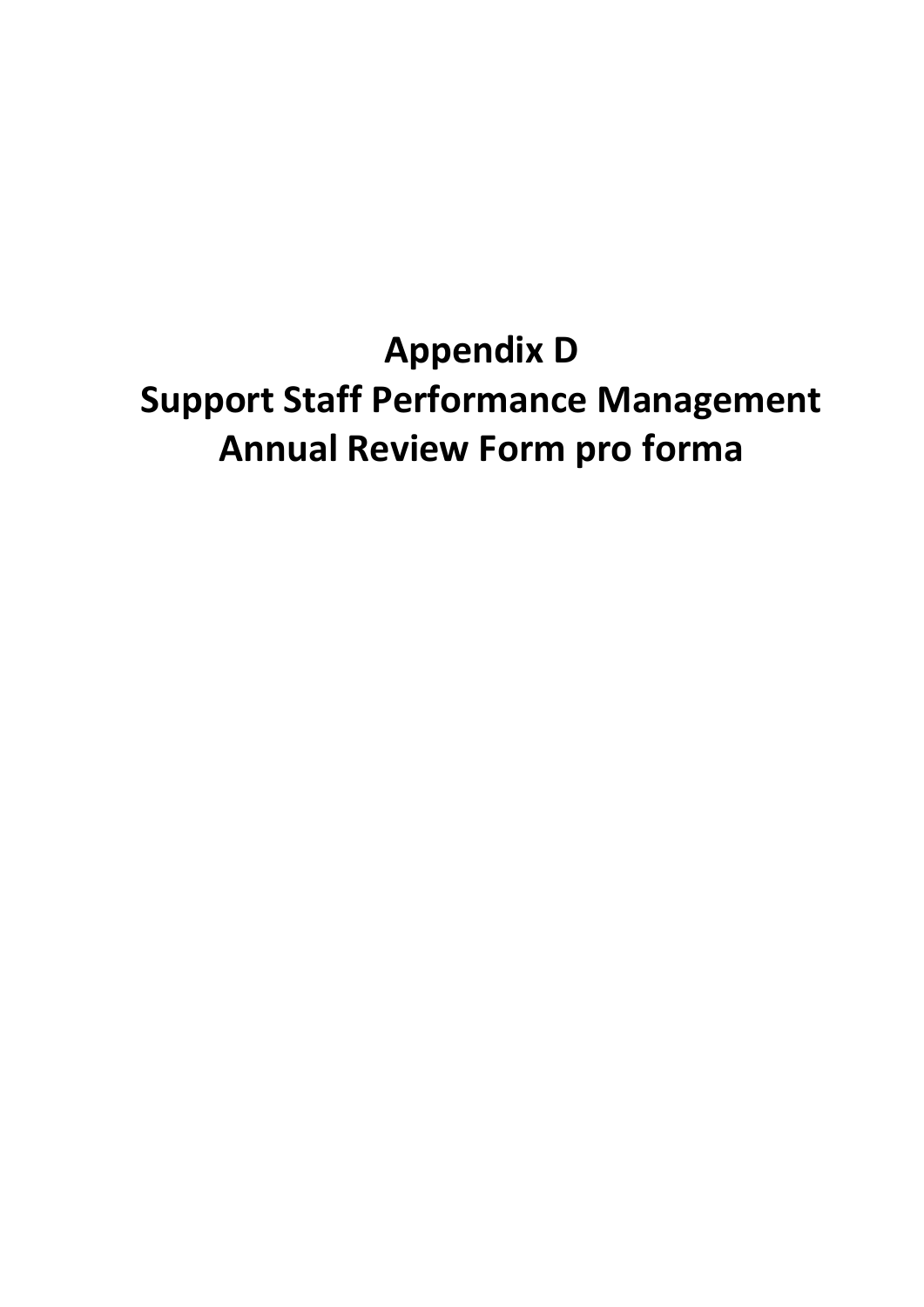

# **Support Staff Performance Management: Annual Review Form**<br> **EXAM** Academies Trust Support Staff Performance Management: Annual Review Form

| Employee Name:              | <b>Appraiser Name:</b>      |  |
|-----------------------------|-----------------------------|--|
| Job Title:                  | School:                     |  |
| <b>Current Salary Point</b> | Eligible to increment (Y/N) |  |

#### Review of previous objectives

| <b>Objectives from last</b> | Progress/comments - appraisee    | Progress/comments - appraiser (appraiser to | Objective    |
|-----------------------------|----------------------------------|---------------------------------------------|--------------|
| appraisal (to be completed  | (employee to complete before     | complete before the review)                 | $met - Y/N$  |
| by the appraiser prior to   | the review and send to appraiser |                                             | To be        |
| issuing form to employee)   | 5 working days before appraisal) |                                             | completed    |
|                             |                                  |                                             | at appraisal |
|                             |                                  |                                             |              |
|                             |                                  |                                             |              |
|                             |                                  |                                             |              |
|                             |                                  |                                             |              |
|                             |                                  |                                             |              |
|                             |                                  |                                             |              |
|                             |                                  |                                             |              |
|                             |                                  |                                             |              |
|                             |                                  |                                             |              |
|                             |                                  |                                             |              |
|                             |                                  |                                             |              |
|                             |                                  |                                             |              |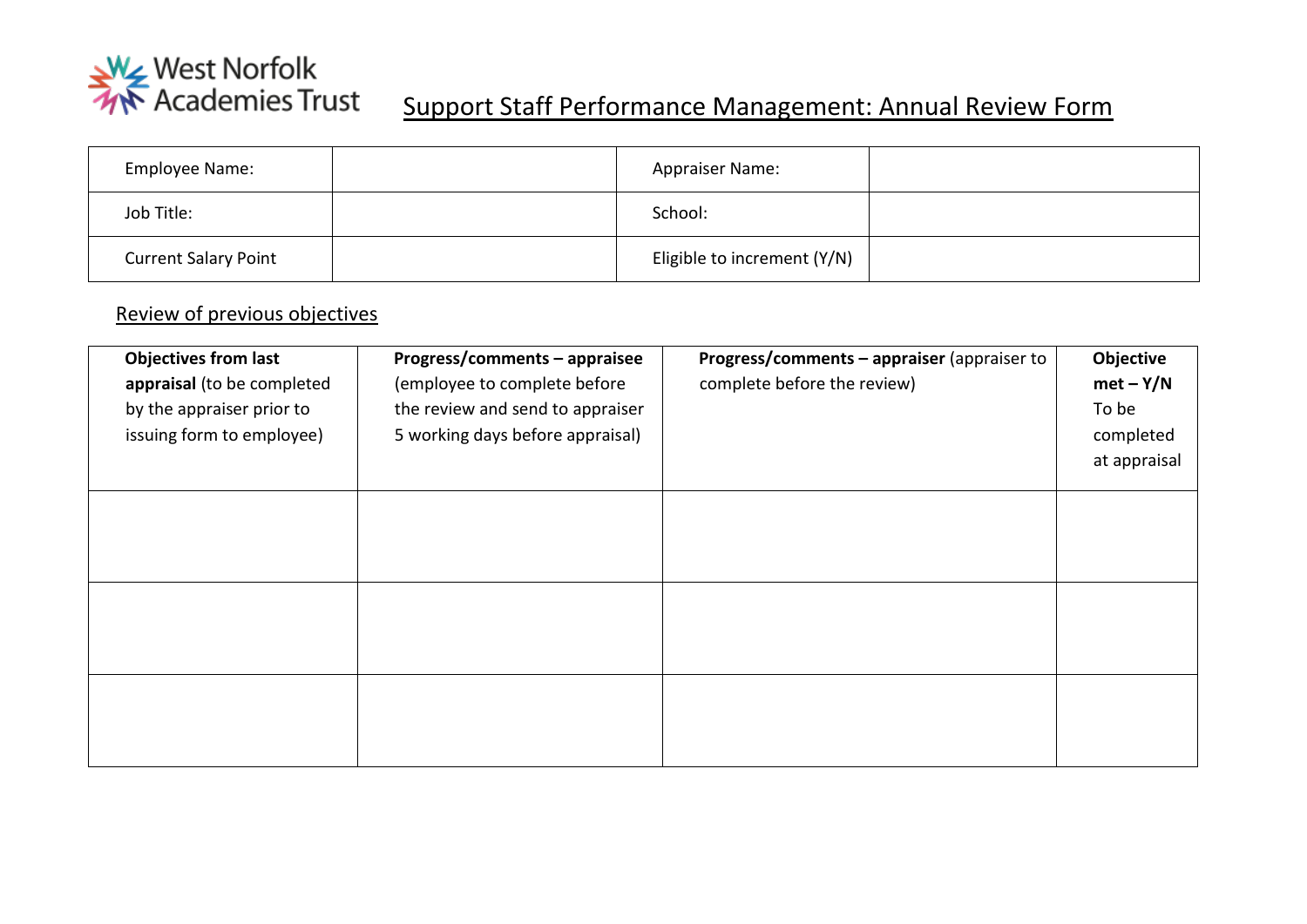

### **West Norfolk**<br>The Support Staff Performance Management: Annual Review Form

Review of key skills and behaviours

| <b>Key Skill/Behaviour</b>       | How demonstrated - Appraisee<br>(Employee to complete before the review and<br>sent to line manager 5 working days before<br>appraisal. Please give actual examples of<br>activities completed this year that support<br>value) | How demonstrated/Areas for<br><b>Improvement - Appraiser</b><br>(Appraiser to complete before the review) | $Rating - 1-4$<br>To be completed<br>at appraisal.<br>Subject to Trust<br>review. |
|----------------------------------|---------------------------------------------------------------------------------------------------------------------------------------------------------------------------------------------------------------------------------|-----------------------------------------------------------------------------------------------------------|-----------------------------------------------------------------------------------|
| Integrity                        |                                                                                                                                                                                                                                 |                                                                                                           |                                                                                   |
| <b>Positive Attitude to Work</b> |                                                                                                                                                                                                                                 |                                                                                                           |                                                                                   |
| <b>Student-focus</b>             |                                                                                                                                                                                                                                 |                                                                                                           |                                                                                   |
| <b>Teamwork</b>                  |                                                                                                                                                                                                                                 |                                                                                                           |                                                                                   |
| <b>Effective Communication</b>   |                                                                                                                                                                                                                                 |                                                                                                           |                                                                                   |

**Overall Rating (1-4): Increment recommended due to performance (Y/N or N/A):** (Subject to Trust Review)

Ratings guide: 1 = significantly and consistently falls below performance standards 2 = seldom achieves performance standards  $3$  = achieves performance standards  $4$  = often exceeds performance standards  $N -$  Too new in role to accurately assess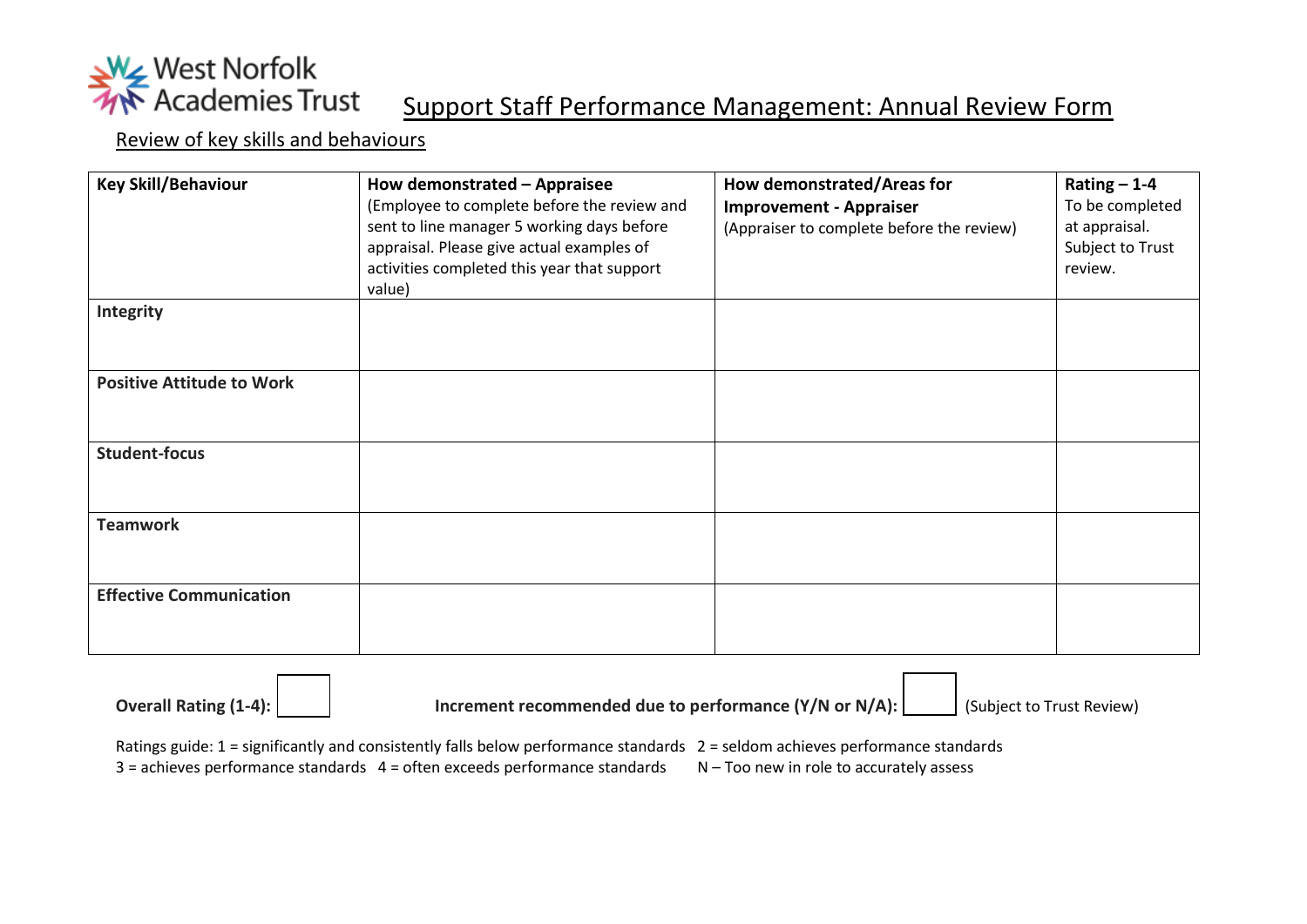

## **West Norfolk**<br>
Support Staff Performance Management: Annual Review Form

Objectives for forthcoming appraisal year

| Objective (both appraiser and appraisee to<br>bring ideas to appraisal for discussion and<br>agreement - appraiser, remember to make<br>objectives SMART) | Success Criteria (complete at appraisal) | Reason for objective (relate objective to<br>relevant department/school/Trust aims) |  |
|-----------------------------------------------------------------------------------------------------------------------------------------------------------|------------------------------------------|-------------------------------------------------------------------------------------|--|
|                                                                                                                                                           |                                          |                                                                                     |  |
|                                                                                                                                                           |                                          |                                                                                     |  |
|                                                                                                                                                           |                                          |                                                                                     |  |
|                                                                                                                                                           |                                          |                                                                                     |  |

#### Areas to be developed through learning and development in the forthcoming appraisal year

| Area requiring learning and<br>development (Both appraiser<br>and appraisee to bring ideas to<br>appraisal for discussion and | Reason for learning and<br>development (link to<br>department/school/Trust/personal<br>objective | <b>Method of delivery</b> | <b>Time Frame</b> | <b>Resource Needed</b> |
|-------------------------------------------------------------------------------------------------------------------------------|--------------------------------------------------------------------------------------------------|---------------------------|-------------------|------------------------|
| agreement)                                                                                                                    |                                                                                                  |                           |                   |                        |
|                                                                                                                               |                                                                                                  |                           |                   |                        |